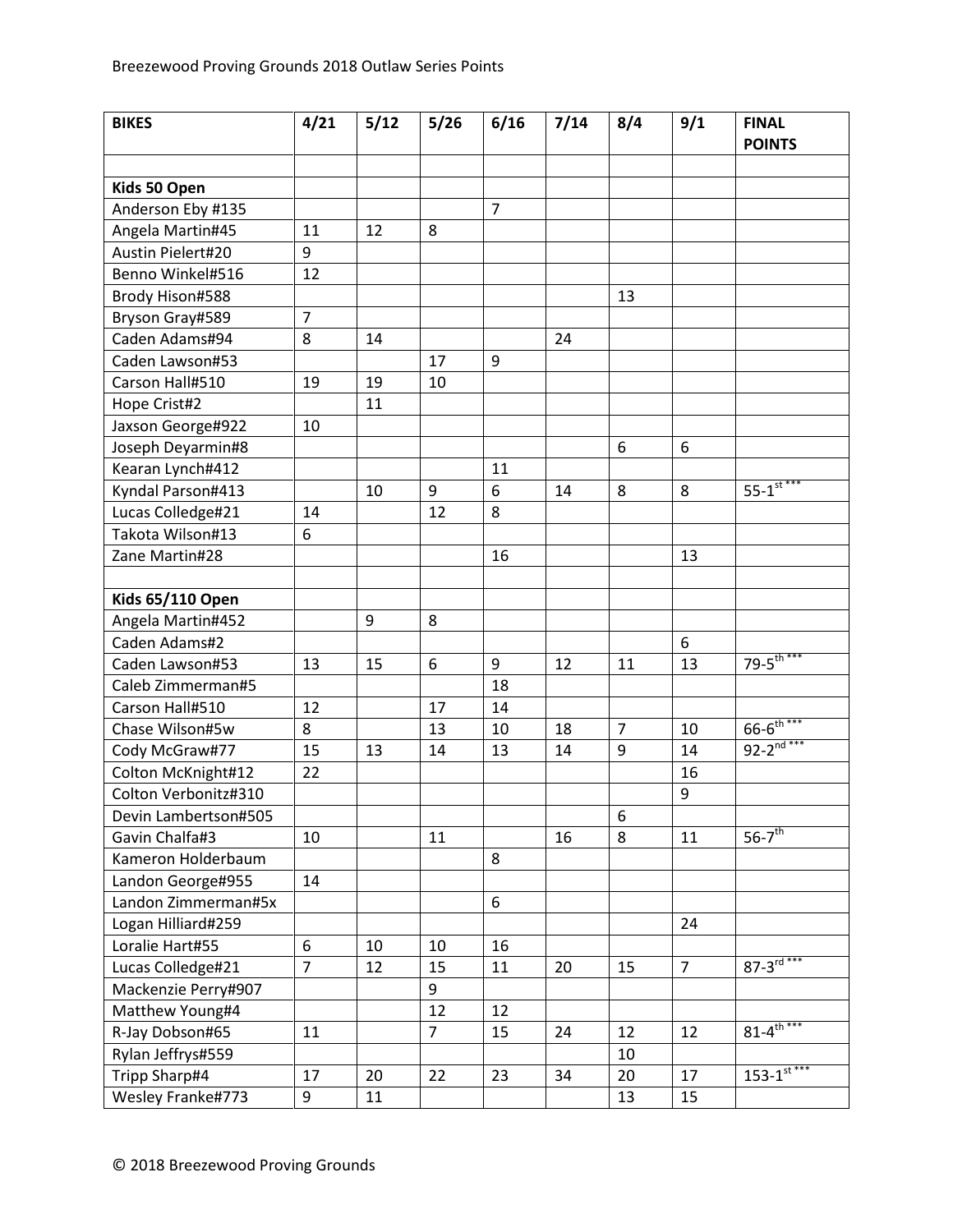| Zach Notarriani#55        |                |    |                |                |    |                | 8              |                                        |
|---------------------------|----------------|----|----------------|----------------|----|----------------|----------------|----------------------------------------|
| Zane Martin#28            |                |    |                | $\overline{7}$ |    |                | 19             |                                        |
|                           |                |    |                |                |    |                |                |                                        |
| <b>Kids 85/150 Open</b>   |                |    |                |                |    |                |                |                                        |
| Adam Hahn#22              |                |    |                | 15             |    |                |                |                                        |
| Antonio Rauso#968         |                |    |                | 10             |    |                |                |                                        |
| Braden Hintenberger#27    |                | 15 |                |                |    | 16             |                |                                        |
| Brendan Vansant#190       | 8              | 12 | 11             | 13             | 18 | 12             | 25             | 99-2 $\overline{nd***}$                |
| Caleb Middleton#205       |                |    | 12             |                |    |                |                |                                        |
| Colton McKnight#12        | 6              |    |                |                |    |                | 9              |                                        |
| Dane Shaw#916             | 9              | 10 | 15             | $\overline{7}$ | 22 | 13             | 18             | $94 - 3^{rd***}$                       |
| David Swinger#415         |                |    |                |                |    | 10             |                |                                        |
| Drayce King#833           | 10             |    |                | 12             |    |                |                |                                        |
| Ezra Fresquez#328         |                |    |                |                |    |                | 17             |                                        |
| Gavin Chalfa#3            |                |    |                |                |    | $\overline{7}$ | 8              |                                        |
| Gidean Smith#33           |                |    | 9              |                |    |                |                |                                        |
| Hunter Rice#717           |                |    |                |                |    |                | 16             |                                        |
| Isaac Frye#105            |                |    |                |                | 14 |                | 14             |                                        |
| Justin Jacobs#126         |                |    |                | 6              |    |                |                |                                        |
| Kameron Holderbaum        |                |    |                | 8              |    |                |                |                                        |
| Kevin Dermer#818          |                |    | 10             | 9              |    |                |                |                                        |
| Kyle Cunningham#24        |                |    |                | 14             |    | 11             | 11             |                                        |
| Levi Brungard#245         |                |    | $\overline{7}$ |                |    |                |                |                                        |
| Logan Beachley#804        |                |    |                |                |    |                | $\overline{7}$ |                                        |
| Logan Hilliard#259        |                |    |                |                |    |                | 15             |                                        |
| Maggie Harrison#8         |                | 9  |                |                |    |                |                |                                        |
| Matthew Vansant#189       | 17             | 20 | 20             | 22             | 32 | 21             | 20             | $152 - 1$ <sup>st ***</sup>            |
| Odin Cretin#108           | $\overline{7}$ | 8  | 8              | 11             | 12 | 8              | 12             | $66 - 4^{\text{th***}}$                |
| RJ Dobson#65              |                |    |                |                |    |                | 10             |                                        |
| Rylan Jeffreys#559        |                |    |                |                |    | 6              |                |                                        |
| Scottie Gray#12           |                | 11 | 13             | 17             | 16 | 9              |                | $66 - 4^{\frac{1}{10} + \frac{1}{10}}$ |
| Travis Martin#245         | 12             | 13 |                |                |    | 14             |                |                                        |
| Tripp Sharp#4             |                |    |                |                |    |                | 13             |                                        |
| Zach Bartiam#425          |                |    |                |                |    |                | 6              |                                        |
|                           |                |    |                |                |    |                |                |                                        |
| <b>Kool Boy</b>           |                |    |                |                |    |                |                |                                        |
| Andy Yost#77              |                |    |                |                |    |                | 16             |                                        |
| Brady Lazendorfer#754     |                | 10 |                |                |    |                | 14             |                                        |
| <b>Braxton Mitchell#1</b> |                |    |                |                |    | 24             | 30             |                                        |
| Broc Bonamo#221           | 15             | 11 |                |                | 24 | $\overline{7}$ | 19             | $76 - 4^{\text{th}***}$                |
| Candon Koontz#82          |                |    |                |                |    |                | 10             |                                        |
| Chase Bonamo#211          | 13             | 15 |                |                | 20 | 9              | 12             | $69 - 5$ <sup>th ***</sup>             |
| Clay Mercer#128           |                |    |                |                |    | 15             | 25             |                                        |
| Colton Sager#7            |                |    |                |                |    |                | $\overline{7}$ |                                        |
| Dayne Miller#28           |                | 13 | 12             | 18             |    | 12             | 23             | $78 - 3^{\frac{1}{10}***}$             |
| Drayce King#833           | 11             |    |                |                |    |                |                |                                        |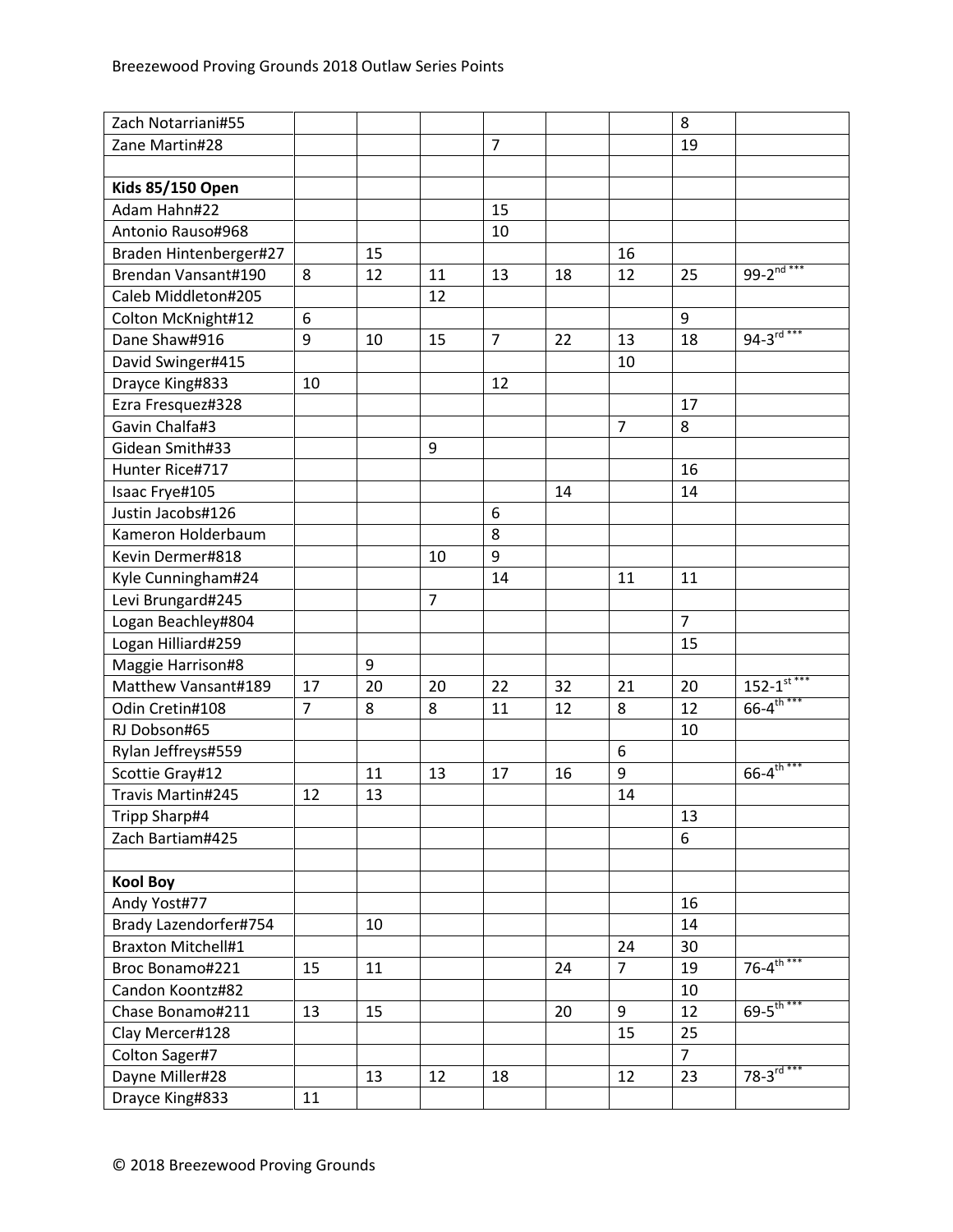| Eddie Byrd#81             | 26             | 19 |                  | 13             |    |    |    |                             |
|---------------------------|----------------|----|------------------|----------------|----|----|----|-----------------------------|
| Ethan Schwartz#826        | 21             | 17 | 15               | 10             | 38 | 19 | 20 | $140 - 1$ <sup>st ***</sup> |
| Ezra Fresquez#32          |                |    |                  |                |    |    | 8  |                             |
| Gavin Witherow#178        | 8              |    |                  |                |    |    |    |                             |
| Hunter Rice#717           |                |    |                  |                |    |    | 13 |                             |
| Isaac Frye#105            |                |    |                  |                | 16 |    | 11 |                             |
| Jacob Barton#47           | 16             |    | 10               |                |    |    |    |                             |
| Jared Scott#629           | 6              |    | 9                | 6              | 22 | 8  | 15 | $66 - 6^{\frac{1}{th***}}$  |
| Jason Roush#28            | $\overline{7}$ |    |                  |                | 18 | 10 |    |                             |
| Josh Carson#722           |                |    |                  |                |    | 6  |    |                             |
| Lawson Michael#6          |                |    |                  |                |    | 14 | 17 |                             |
| Lennie Michael#71         | 9              |    |                  |                |    |    |    |                             |
| Logan Harry#127           | 19             |    |                  |                |    |    |    |                             |
| Marcus Everly#13          | 14             | 14 |                  | 8              |    |    | 22 |                             |
| Masin Stutzman#23         |                |    |                  |                |    | 17 |    |                             |
| Matthew Vansant#189       | 17             |    | 11               | 9              | 28 | 16 | 21 | $102 - 2^{nd***}$           |
| Ralph Rauso#875           |                |    |                  | 11             |    |    |    |                             |
| Scotty Gray#12            |                | 9  | 8                | $\overline{7}$ |    |    | 9  |                             |
| Skylar Whittington#259    |                |    | 20               |                |    |    |    |                             |
| TJ Notarianni#4           |                |    |                  |                |    | 11 | 18 |                             |
| Travis Martin#245         | 12             |    |                  |                |    | 13 |    |                             |
| Trenton Martin#145        | 18             | 16 | 13               |                |    |    |    |                             |
| Tyler Jones#74            | 10             |    |                  |                |    |    |    |                             |
| Zac Dziedzickie#794       |                | 24 |                  |                |    |    |    |                             |
|                           |                |    |                  |                |    |    |    |                             |
| 2 Stroke Open             |                |    |                  |                |    |    |    |                             |
| <b>Braxton Mitchell#1</b> |                |    |                  |                |    |    | 25 |                             |
| Bret Pochet#112           |                |    | 8                |                |    |    |    |                             |
| Bret Shipley#702          | 21             |    | 20               | 18             |    |    |    |                             |
| Cameron Summers#25        |                |    |                  |                |    | 14 |    |                             |
| Clay Haulman#631          |                |    |                  |                | 14 |    |    |                             |
| Clay Mercer#28            |                |    |                  |                | 18 | 11 | 17 |                             |
| Damon McCoy#12            |                |    |                  |                |    |    | 18 |                             |
| Dan Osterhout#715         | 11             |    |                  |                |    |    |    |                             |
| Daniel Snyder#685         |                |    | $\boldsymbol{6}$ |                |    |    |    |                             |
| Dave Matthews#420         | 8              |    | $\overline{7}$   | 8              | 12 | 9  | 10 | $54 - 3^{rd***}$            |
| Dayne Miller#28           |                |    | 9                | 6              |    | 8  |    |                             |
| Devin Lykens#997          | 10             |    |                  |                |    |    |    |                             |
| Dillon Dixon#228          |                |    | 11               |                |    |    |    |                             |
| Dustin Mallow#58          |                |    | 15               |                | 36 | 16 |    |                             |
| Dustin Miller#1           | 16             |    |                  |                |    |    |    |                             |
| Hunter Dyer#x             |                |    |                  |                |    |    | 12 |                             |
| Jake Golden#13            |                |    |                  | $\overline{7}$ |    |    |    |                             |
| Jason Borosky#728         |                |    |                  |                |    |    | 13 |                             |
| Jody Nevling#338          |                |    |                  |                |    |    | 15 |                             |
| Joshua Helbers#157        | 9              |    |                  |                |    |    |    |                             |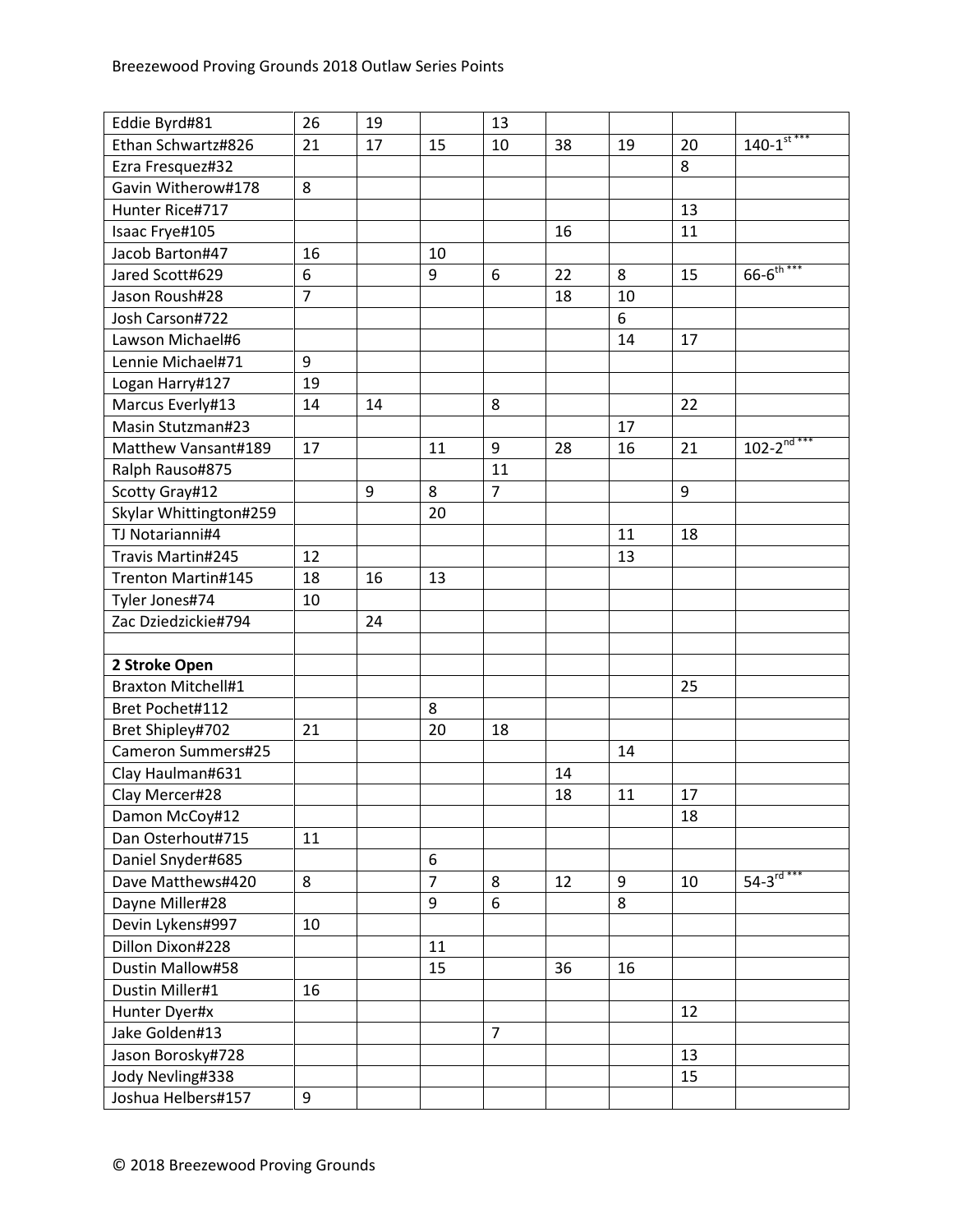| Kevin Bratton#17       |                  |                 |                      |                 |                 |                  | 14              |                             |
|------------------------|------------------|-----------------|----------------------|-----------------|-----------------|------------------|-----------------|-----------------------------|
| Mark Compton#423       |                  |                 | 10                   |                 |                 |                  |                 |                             |
| Nate Fetterman#357     | 12               |                 | 12                   | 11              | 20              | 12               |                 | $67 - 2^{nd***}$            |
| Ralph Rauso Sr#651     |                  |                 |                      | 9               |                 |                  |                 |                             |
| Ralph Rauso#875        |                  |                 |                      | 10              |                 |                  |                 |                             |
| Randy Lawson#107       | 13               |                 | 13                   | 13              | 26              | 21               | 20              | $106 - 1$ <sup>st ***</sup> |
| Skylar Whittington#259 |                  |                 |                      |                 | 22              | 13               | 16              |                             |
| Steven Frye#49         |                  |                 |                      |                 |                 |                  | 11              |                             |
| Steven Streletz#799    |                  |                 |                      |                 |                 | $\overline{7}$   |                 |                             |
| Tanner Williams#756    |                  |                 |                      |                 |                 | 10               |                 |                             |
| Tyler Myers#           | 14               |                 |                      |                 |                 |                  |                 |                             |
| Tyler Rissinger#13x    |                  |                 |                      |                 |                 | 6                |                 |                             |
| Walker Hiles#7         | $\overline{7}$   |                 |                      |                 |                 |                  |                 |                             |
| Wyatt Johnson#124      |                  |                 |                      |                 | 16              |                  |                 |                             |
|                        |                  |                 |                      |                 |                 |                  |                 |                             |
| <b>Women Open</b>      |                  |                 |                      |                 |                 |                  |                 |                             |
| Alyssa Cobb#214        | $\overline{7}$   |                 |                      |                 |                 |                  |                 |                             |
| Amber Tarr#429         | 8                |                 |                      |                 |                 |                  |                 |                             |
| Amy Hafer#86           | 9                | 9               | 6                    |                 |                 | $\boldsymbol{6}$ |                 |                             |
| Britnee McMahon#4w     | 10               | 10              | $\overline{7}$       | 9               | 12              | 8                | 8               | $64 - 3^{rd***}$            |
| Cassidy Brungard#642   |                  |                 | 8                    |                 |                 |                  |                 |                             |
| Cassie Rupp#74         | 12               | 12              | 9                    |                 | 16              | 10               | 10              | $69 - 2^{nd***}$            |
| Deb Meszaros#59        |                  |                 |                      |                 |                 | $\overline{7}$   |                 |                             |
| Grace Payne#12         | 15               | 19              | 16                   | 14              | 26              | 15               | 15              | $120 - 1$ <sup>st ***</sup> |
| Holly Carroll #595     |                  |                 |                      | $\overline{7}$  |                 |                  |                 |                             |
| Joleen Bisko#921       |                  |                 |                      |                 |                 |                  | $\overline{7}$  |                             |
| Maggie Harrison#8      |                  | 11              |                      |                 |                 |                  |                 |                             |
| Robyn Greer#919        | 11               | 14              |                      |                 |                 |                  |                 |                             |
| Sammantha              | 13               |                 | 11                   |                 |                 |                  |                 |                             |
| Waldrop#336            |                  |                 |                      |                 |                 |                  |                 |                             |
| Shayla Stephens#77     | 20               |                 |                      |                 |                 |                  |                 |                             |
| Taylor Covey#421       | $\boldsymbol{6}$ |                 |                      |                 |                 |                  |                 |                             |
|                        |                  |                 |                      |                 |                 |                  |                 |                             |
| <b>Open Trophy</b>     |                  |                 |                      |                 |                 |                  |                 |                             |
| Adam Miller#57         |                  | 1 <sup>st</sup> | 6 <sup>th</sup>      | 4 <sup>th</sup> | 5 <sup>th</sup> | 4 <sup>th</sup>  | 4 <sup>th</sup> |                             |
| Austin Hollen#224      |                  | 3 <sup>rd</sup> | 9 <sup>th</sup>      | 7 <sup>th</sup> |                 |                  |                 |                             |
| Bret Shipley#702       | 1 <sup>st</sup>  |                 |                      |                 |                 |                  |                 |                             |
| Cameron Salander#272   | 4 <sup>th</sup>  |                 |                      |                 |                 |                  |                 |                             |
| Charles Hropovich#09   |                  |                 | $11^{\overline{th}}$ | 8 <sup>th</sup> | 6 <sup>th</sup> | 7 <sup>th</sup>  |                 |                             |
| Chris Hoffman#051      |                  |                 | 2 <sup>nd</sup>      | 2 <sup>nd</sup> | 2 <sup>nd</sup> | 1 <sup>st</sup>  |                 |                             |
| Cody Johnson#31        | 3 <sup>rd</sup>  |                 |                      |                 |                 |                  |                 |                             |
| Dan Reinhardt#871      | $12^{th}$        |                 |                      |                 |                 |                  |                 |                             |
| Devin Stump#3          |                  |                 |                      |                 |                 |                  | 6 <sup>th</sup> |                             |
| Dustin Mallow#58       |                  |                 |                      |                 | 3 <sup>rd</sup> | 2 <sup>nd</sup>  |                 |                             |
| Dylan Coon#78          | 7 <sup>th</sup>  |                 |                      |                 |                 |                  |                 |                             |
| Ethan Brown#215        | $5^{\text{th}}$  |                 |                      |                 |                 |                  |                 |                             |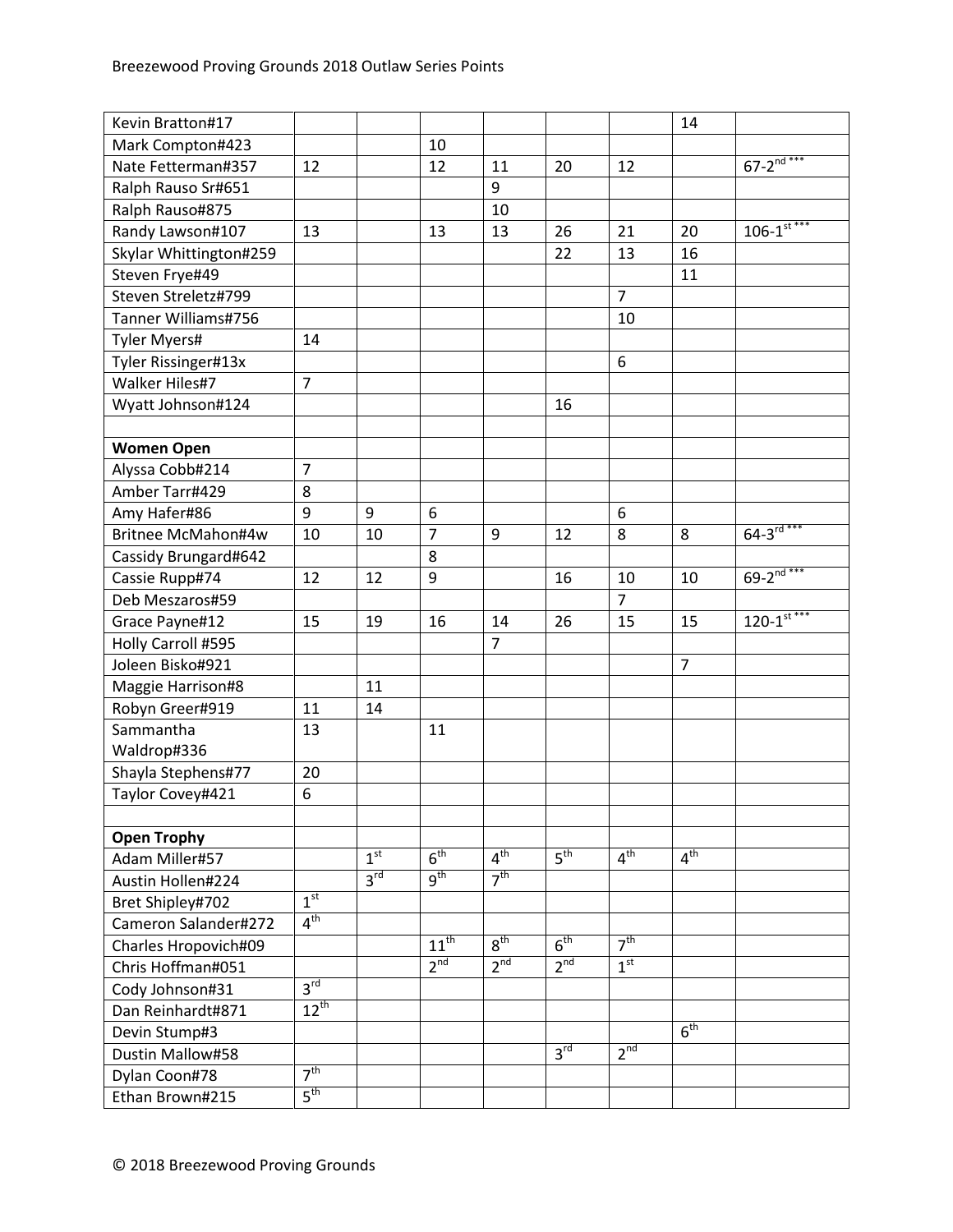| Greg Asher#413            |                      |                 | 4 <sup>th</sup>  |                 |                 |                        |                        |                   |
|---------------------------|----------------------|-----------------|------------------|-----------------|-----------------|------------------------|------------------------|-------------------|
| Hank Silvis#751           | 8 <sup>th</sup>      |                 |                  |                 |                 |                        |                        |                   |
| Hunter Hillyard#321       |                      |                 |                  |                 |                 |                        | 2 <sup>nd</sup>        |                   |
| Jason Hawkins#523         |                      |                 |                  |                 | 9 <sup>th</sup> |                        |                        |                   |
| Jason Roush#28x           |                      |                 |                  |                 |                 | 8 <sup>th</sup>        |                        |                   |
| Josh Howser#718           | 2 <sup>nd</sup>      |                 | 1 <sup>st</sup>  |                 | 1 <sup>st</sup> |                        | 1 <sup>st</sup>        |                   |
| Justin Hall#190           |                      |                 |                  |                 |                 | $5^{\text{th}}$        |                        |                   |
| Kevin Rivera#5            | 6 <sup>th</sup>      |                 |                  |                 |                 |                        |                        |                   |
| Mason Logue#527           | 10 <sup>th</sup>     |                 | 8 <sup>th</sup>  |                 |                 |                        |                        |                   |
| Paul Hrubochak#735        |                      |                 |                  |                 | 8 <sup>th</sup> |                        |                        |                   |
| Randy Lawson#209          |                      | 2 <sup>nd</sup> | 3 <sup>rd</sup>  | 3 <sup>rd</sup> | 4 <sup>th</sup> | 3 <sup>rd</sup>        | $3^{\text{rd}}$        |                   |
| Scotty Clark#832          |                      |                 |                  | 1 <sup>st</sup> |                 |                        |                        |                   |
| Shane Benitiz#556         |                      |                 |                  | 9 <sup>th</sup> |                 |                        |                        |                   |
| Stash Breinich#158        | $11^{th}$            |                 | $10^{\text{th}}$ |                 | 7 <sup>th</sup> |                        |                        |                   |
| Travis Long#813           |                      |                 |                  |                 |                 | $q^{th}$               |                        |                   |
| Ty Claycomb#63            |                      |                 | 7 <sup>th</sup>  | $5^{\text{th}}$ |                 | 6 <sup>th</sup>        | 5 <sup>th</sup>        |                   |
| Tyler Pennington#974      |                      |                 |                  | 6 <sup>th</sup> |                 | $10^{\text{th}}$       |                        |                   |
| Tyler Sweigard#342        | 9 <sup>th</sup>      |                 | 5 <sup>th</sup>  |                 |                 |                        |                        |                   |
|                           |                      |                 |                  |                 |                 |                        |                        |                   |
| 250 Beginner              |                      |                 |                  |                 |                 |                        |                        |                   |
| Adam Zimmerman#5          |                      |                 |                  | 28              |                 |                        |                        |                   |
| Amber Nuse#47             |                      |                 |                  |                 |                 |                        | 6                      |                   |
| Andrew Yost#77            |                      | 15              |                  |                 |                 |                        |                        |                   |
| Andy Claar#247            | 14                   | 28              | 27               | 24              | 22              | 18                     | 10                     | $143 - 3^{rd***}$ |
| Anthony Sero#40           |                      |                 |                  |                 |                 |                        | 17                     |                   |
| Antonio Trvjillo#903      |                      | 10              |                  |                 |                 |                        |                        |                   |
| Austin Crouse#222         |                      |                 |                  | 29              |                 |                        |                        |                   |
| Austin Monroe#6           |                      |                 | 8                | 13              | 16              | 15                     |                        |                   |
| Ben Stauffer#335          |                      |                 |                  |                 |                 |                        | 8                      |                   |
| Branden Prichard#71       | 12                   | 13              | 12               | 14              |                 |                        | 8                      | $59-6^{th}$       |
| Brandon Harpster#4        |                      |                 |                  |                 | 32              |                        |                        |                   |
| <b>Braxton Mitchell#1</b> |                      |                 |                  |                 |                 | $37 - 1$ <sup>st</sup> | $27 - 1$ <sup>st</sup> |                   |
| Brennan Paden#730         |                      |                 |                  |                 |                 | 19                     |                        |                   |
| Broc Bonamo#221           | 15                   | 17              |                  |                 | 20              |                        |                        |                   |
| Bryan Michaels#295        |                      |                 |                  |                 |                 |                        | 9                      |                   |
| Cade Gardner#96           |                      |                 |                  |                 |                 |                        | 13                     |                   |
| Carlos Barrera#445        | 23                   |                 |                  |                 |                 |                        |                        |                   |
| Chase Bonamo#211          | 13                   | 16              |                  |                 | 18              |                        |                        |                   |
| Chris Brumbaugh#238       | $40-1$ <sup>st</sup> | 32              | 11               |                 | 28              |                        |                        |                   |
| Chris Hazelton#65         |                      |                 |                  |                 |                 |                        | 20                     |                   |
| CJ Wilson#222             | 17                   |                 |                  |                 |                 |                        |                        |                   |
| Clay Mercer#128           |                      |                 |                  |                 |                 | $30-3^{rd}$            | $24-2^{nd}$            |                   |
| Cody Palmer#478           | $29 - 1^{st}$        |                 |                  |                 |                 |                        |                        |                   |
| Cody Reynolds#531         | 16                   |                 |                  |                 |                 |                        |                        |                   |
| Colby Troutman#555        |                      |                 |                  |                 |                 | 20                     | 11                     |                   |
| Collin Leonard#18         |                      |                 |                  |                 |                 | 22                     |                        |                   |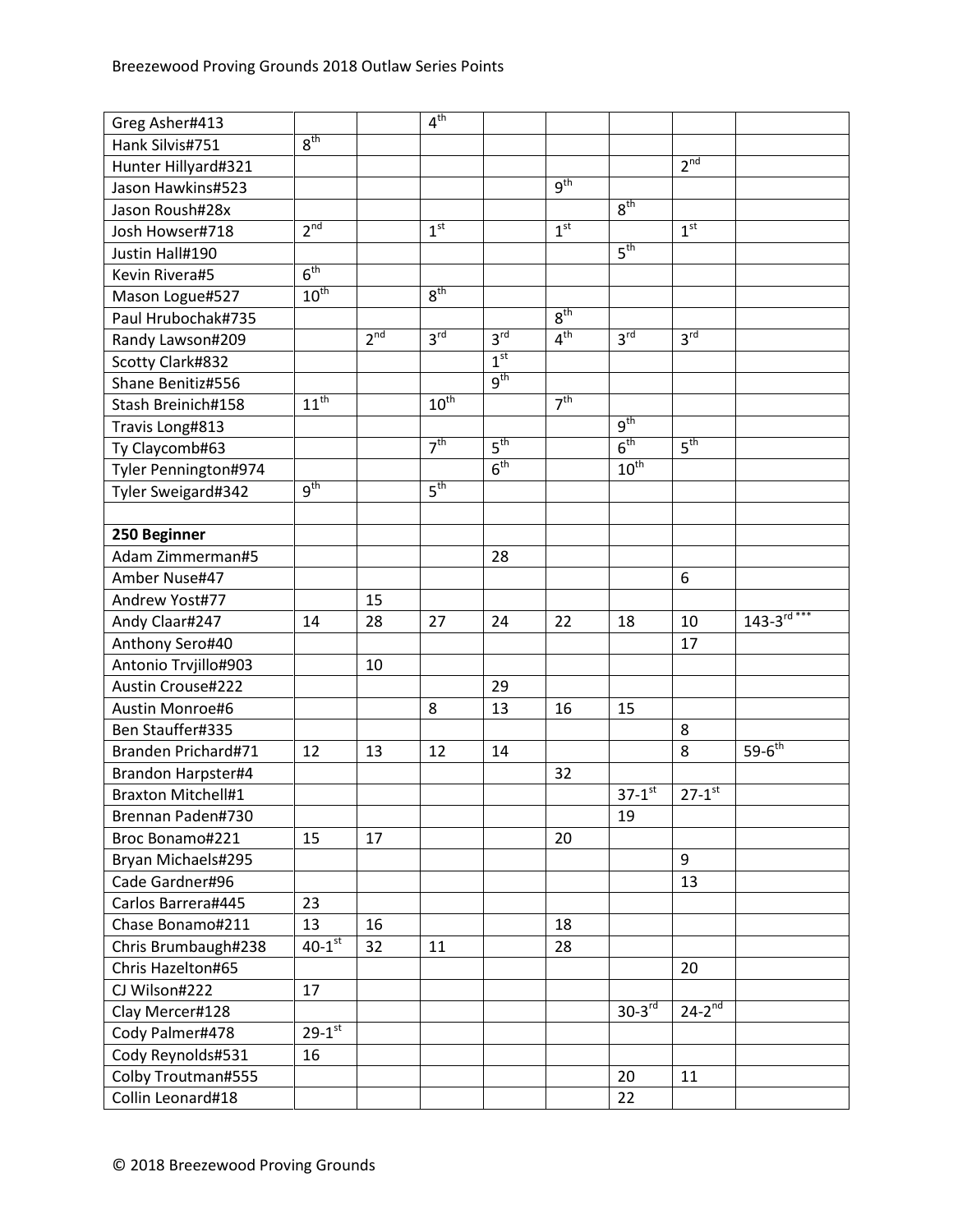| Colton Walls#258      | 13               |                      |                |             |                      |    |               |                            |
|-----------------------|------------------|----------------------|----------------|-------------|----------------------|----|---------------|----------------------------|
| Cory Tetzlaw#773      |                  |                      |                |             |                      |    | $22 - 2^{nd}$ |                            |
| Craig McKee#41        |                  |                      |                |             |                      |    | 13            |                            |
| David Gray#5          | 20               |                      |                |             |                      |    |               |                            |
| Dayton Pryor#15       | 8                |                      |                |             |                      |    |               |                            |
| Devin Adams#419       |                  | 14                   |                |             |                      |    |               |                            |
| Devin Wakefield#53    | 18               |                      |                |             |                      |    |               |                            |
| Devon Stump #3        |                  |                      |                |             |                      |    | 10            |                            |
| Dillon Wakefield#110  | 29               |                      |                |             |                      |    |               |                            |
| Domenico Spinelli#327 | 6                |                      |                |             |                      |    |               |                            |
| Edwin Folgar#22       |                  |                      | $\overline{7}$ | 16          |                      |    | 16            |                            |
| Elliot Barber#22x     |                  |                      | $42 - 1^{st}$  |             |                      |    |               |                            |
| Enrique Aguilax#10    | $\overline{7}$   | 19                   |                | 23          |                      |    |               |                            |
| <b>Eric#523</b>       |                  |                      |                |             |                      |    | 19            |                            |
| Ferdy Medrano#920     | 21               | 31                   |                | 26          |                      |    |               |                            |
| Ferdy Sosa#920        |                  |                      |                |             |                      |    | 18            |                            |
| Gage Allebaugh#11     |                  |                      |                |             | 34                   |    |               |                            |
| Greg Seltzer#10       |                  |                      |                |             |                      |    | 16            |                            |
| Isaac Born#116        | 10               |                      | 23             |             |                      | 23 | 19            |                            |
| Jacob Browning#611    |                  |                      | 28             |             |                      | 27 |               |                            |
| Jared Scott#629       |                  | 18                   |                |             |                      |    |               |                            |
| Jason Borosky#728     |                  |                      |                |             |                      |    | 15            |                            |
| Jason Kalnas#08       |                  | $40-1$ <sup>st</sup> |                |             | $52-1$ <sup>st</sup> |    |               |                            |
| Javier Amesia#84      |                  |                      |                |             | 20                   |    |               |                            |
| Javier Mejia#84       | 10               | 12                   | 18             |             |                      |    | 14            |                            |
| JD Hahn#18            |                  |                      |                | 17          |                      |    |               |                            |
| Jeff Hack#140         | 22               |                      |                |             |                      |    |               |                            |
| Jeffrey Bennett#17    | $24-2^{nd}$      |                      |                | $35-2^{nd}$ | $42-2^{nd}$          |    |               |                            |
| Jeremy McCauley#103   | 11               | 20                   | 17             | 21          |                      |    |               |                            |
| Jimmy Mcilwain#272    |                  |                      | 13             |             |                      |    |               |                            |
| JJ Massicot#717       | $\boldsymbol{9}$ |                      |                |             |                      |    |               |                            |
| John Conklin#4        | $35-2^{nd}$      |                      |                |             |                      |    |               |                            |
| Jordan Connell#142    |                  |                      |                | 31          | 30                   |    |               |                            |
| Jordan Lawson#167     |                  |                      |                | 11          |                      |    |               |                            |
| Jordan Short#11       | 17               | 21                   |                |             |                      |    |               |                            |
| Josh Buckner#430      | 25               | 23                   | 20             |             |                      |    |               |                            |
| Josh Lentz#989        | 19               |                      | 24             |             |                      |    |               |                            |
| Josh Phillips#51      |                  |                      |                |             | 26                   |    |               |                            |
| Joshua Helbers#157    | 12               |                      |                |             |                      |    |               |                            |
| Justin Verbonitz#410  | 27               | 22                   | 16             | 19          | 24                   |    |               | $108 - 5$ <sup>th***</sup> |
| Kevin Bratton#17      |                  |                      |                |             |                      |    | 14            |                            |
| Kike#10               |                  |                      |                |             | 24                   |    |               |                            |
| Kyle Hott#19          |                  |                      |                |             | $52-1$ <sup>st</sup> | 28 |               |                            |
| Kyle Murray#101       |                  |                      | 22             |             |                      |    |               |                            |
| Kyle Weir#1x          | 28               |                      |                |             |                      |    |               |                            |
| Lance Hughes#48       |                  | 24                   |                |             |                      |    |               |                            |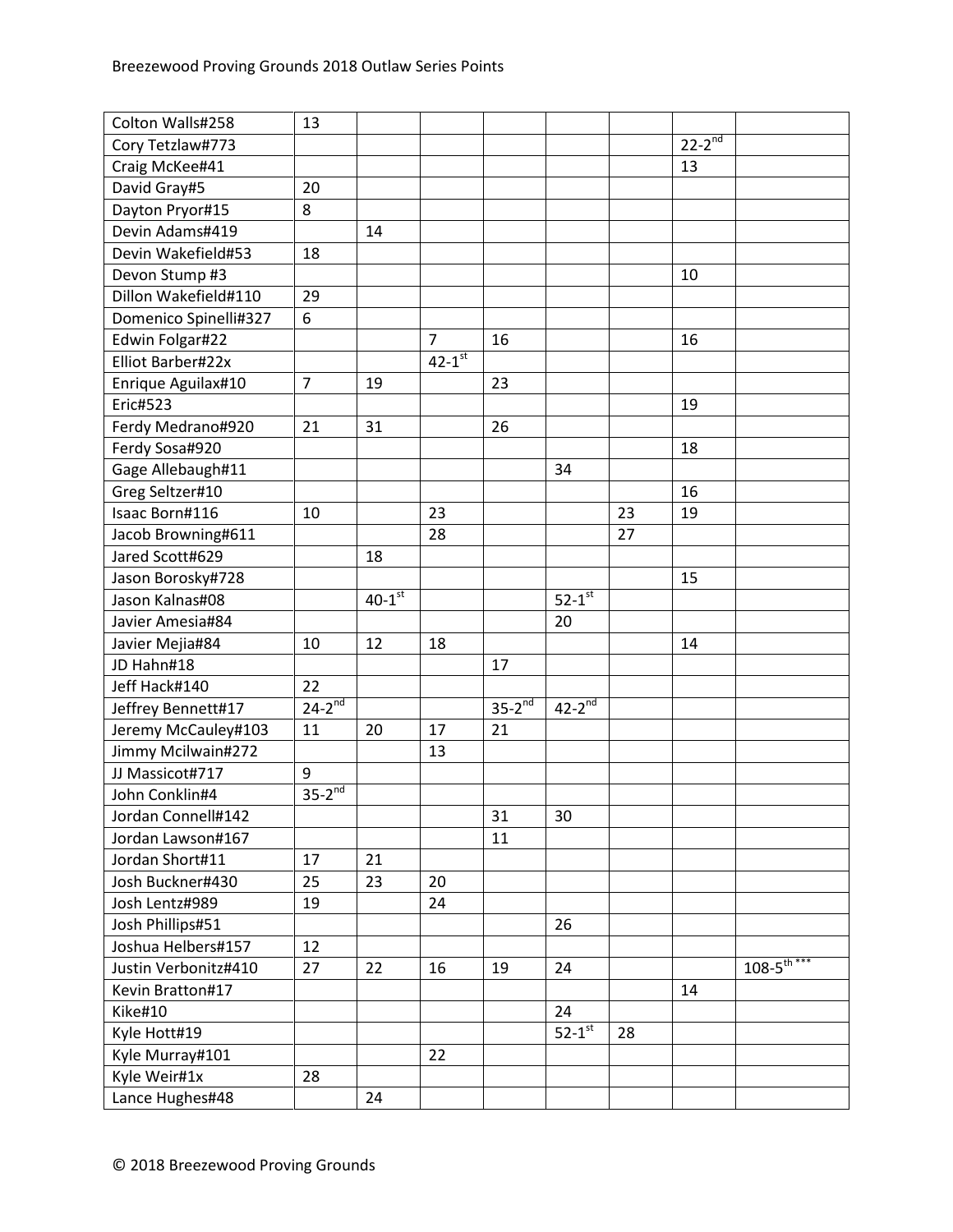| Lawson Michael#71      |               | 11                   |             |                      |                      |             |                        |                             |
|------------------------|---------------|----------------------|-------------|----------------------|----------------------|-------------|------------------------|-----------------------------|
| Logan Harry#127        | 32            |                      |             |                      |                      |             |                        |                             |
| Logan Rummell#133      | 18            |                      | $37-2^{nd}$ |                      | 34                   |             |                        |                             |
| Luke Hahn#187          |               |                      |             | 22                   |                      |             |                        |                             |
| Manual Ramos#983       | 9             |                      |             |                      |                      |             |                        |                             |
| Marcus Everly#3        |               |                      |             |                      | $38-3^{rd}$          |             |                        |                             |
| Masin Stutzman#23      |               |                      |             |                      |                      | 26          |                        |                             |
| Matt Conaway#45        |               |                      | 19          | 25                   |                      | 21          | 18                     |                             |
| Matt Gilbert#393       |               |                      | 21          |                      |                      |             |                        |                             |
| Matt Montanti#171      |               |                      |             | 27                   |                      |             |                        |                             |
| Matthew Phillips#41    |               |                      |             |                      | 30                   |             |                        |                             |
| Miles Major#100        | 14            |                      |             |                      |                      |             |                        |                             |
| Nicholas Krakowski#227 | 16            |                      |             |                      |                      |             |                        |                             |
| Noah Giles#115         |               | 26                   | 31          | 15                   | 36                   |             |                        |                             |
| Noah Mercado#66        | 24            |                      | 32          | 32                   | 36                   | 12          | 21                     | $157 - 1$ <sup>st ***</sup> |
| Peter Lambert#18x      |               |                      |             | 12                   |                      |             |                        |                             |
| Peter McDougell#391    |               |                      | 10          |                      |                      |             |                        |                             |
| Rayner Guzman#484      |               |                      |             | $33 - 3^{rd}$        |                      |             |                        |                             |
| Reginaldo Franca#117   |               |                      | 14          |                      |                      |             |                        |                             |
| Rich Geist#731         | 11            |                      |             |                      |                      |             |                        |                             |
| Robert Schiller#3      |               |                      | 9           | 18                   |                      | 13          | 9                      |                             |
| Ryan McKee#147         |               |                      |             |                      |                      |             | 15                     |                             |
| Sam Wilson#131         | 31            |                      | $35-3^{rd}$ |                      |                      |             | $22 - 3^{rd}$          |                             |
| Seth Holderbaum#98     |               |                      |             | 30                   |                      |             |                        |                             |
| Shaun Hines#616        |               |                      |             |                      |                      |             | 12                     |                             |
| Steven Streletz#799    |               |                      |             |                      |                      | 16          |                        |                             |
| Taron Callinan#18      | 8             |                      |             |                      |                      |             |                        |                             |
| TJ Rhode#33            |               | 30                   | 25          |                      |                      |             |                        |                             |
| Tommy Morgan#487       | $22 - 3^{rd}$ |                      | 33          | 20                   | 26                   |             |                        |                             |
| Tommy Ricio#912        | 26            | 25                   |             |                      |                      |             |                        |                             |
| Travis Long#813        |               |                      |             |                      |                      | 14          | $\overline{7}$         |                             |
| Travis McLaughlin#71   |               |                      |             |                      |                      |             | 12                     |                             |
| Travis Ritter#420      |               |                      |             |                      |                      | 24          | 17                     |                             |
| Travis Weisner#799     | 20            | 29                   | 30          |                      | 32                   |             | $20-3^{rd}$            | $131 - 4^{\text{th}***}$    |
| Trent Paden#248        |               |                      |             |                      | 22                   |             |                        |                             |
| Ty Claycomb#63         | $33 - 3^{rd}$ |                      |             |                      |                      |             |                        |                             |
| Tyler Adams#710        | 15            | $35-2^{nd}$          |             |                      | $42-2^{nd}$          | 25          | $29 - 1$ <sup>st</sup> | $146 - 2^{nd***}$           |
| Tyler Bobik#122        |               |                      |             |                      |                      |             | 11                     |                             |
| Tyler Helwig#13        |               | $33-3$ <sup>rd</sup> | 34          |                      | $38-3$ <sup>rd</sup> | $32-2^{nd}$ |                        |                             |
| Tyler Laughard#418     |               |                      |             |                      | 28                   |             |                        |                             |
| Tyler Rissinger#13     | 21            | 27                   | 26          |                      |                      |             |                        |                             |
| Tyler Wildsmith#42     | 30            |                      |             | $40-1$ <sup>st</sup> |                      |             |                        |                             |
| Wyatt Dunn#21J         | 19            |                      |             |                      |                      |             |                        |                             |
| Zach Cave#7x           |               |                      | 29          |                      |                      |             |                        |                             |
| Zacheriah Tinkey#989   |               |                      |             |                      |                      | 29          |                        |                             |
| Zack Waldrop #73       |               |                      |             |                      |                      | 17          |                        |                             |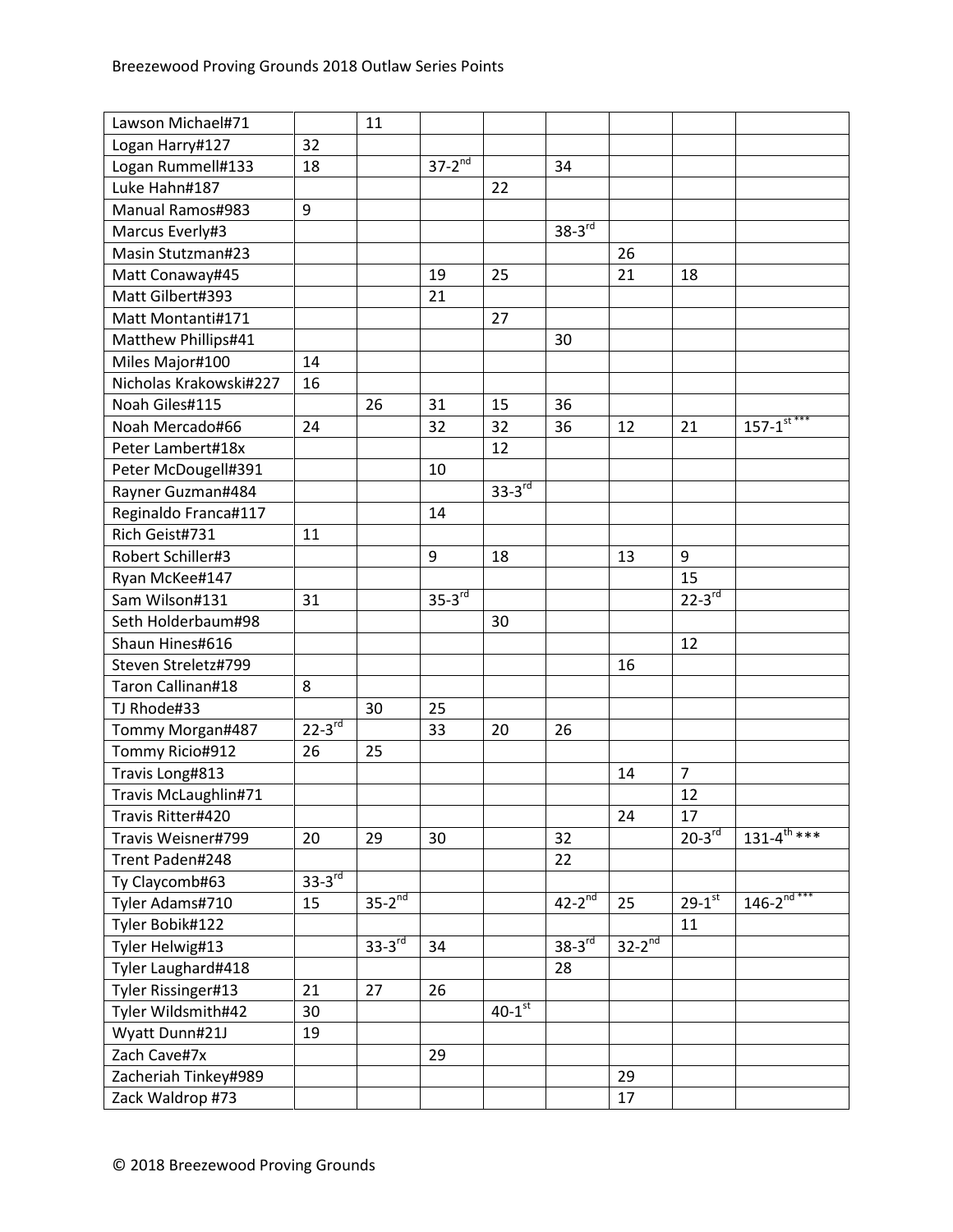| Zeb Scott#629             |                      |             | 15            |                      |                      |                      |                        |                      |
|---------------------------|----------------------|-------------|---------------|----------------------|----------------------|----------------------|------------------------|----------------------|
|                           |                      |             |               |                      |                      |                      |                        |                      |
| 450 Beginner              |                      |             |               |                      |                      |                      |                        |                      |
| Ben Hall#756              |                      | 27          |               |                      |                      |                      |                        |                      |
| Brandon Buhr#340          | 16                   |             |               |                      |                      |                      |                        |                      |
| Brandon Harpster#4        |                      |             |               |                      | 36                   |                      |                        |                      |
| <b>Braxton Mitchell#1</b> |                      |             |               |                      |                      | $39-1$ <sup>st</sup> | $39 - 1$ <sup>st</sup> |                      |
| Bryce Hoffman#12          |                      |             |               |                      |                      |                      | 21                     |                      |
| Cade Gardner#             |                      |             |               |                      |                      |                      | 28                     |                      |
| Casey Frye#303            |                      |             |               |                      | 48                   |                      |                        |                      |
| Chance Rayhart#110        |                      |             |               |                      |                      |                      | 14                     |                      |
| Charles Hropovich#09      | 29                   | 19          | 14            | 11                   | 44                   | 21                   |                        | $138 - 6^{th}$       |
| Chris Brumbaugh#238       | 27                   | 28          | 13            |                      | 56                   |                      |                        |                      |
| Chris Hazelton#65         |                      |             |               |                      | 50                   |                      |                        |                      |
| Cody Etters#312           | 17                   | 14          | 12            | 10                   |                      | 12                   |                        | $65-9$ <sup>th</sup> |
| Cody Renolds#531          |                      |             |               |                      | 30                   |                      |                        |                      |
| Dale Robinson #88         |                      |             |               |                      | 42                   |                      |                        |                      |
| Daniel Snyder#685         | $\boldsymbol{9}$     |             | 10            |                      | 16                   |                      | 13                     |                      |
| David Ramsey#99           |                      | 25          |               |                      |                      |                      |                        |                      |
| Dawson Ziegler#7          |                      | 15          |               | 14                   |                      |                      |                        |                      |
| Dennis Billie#20          | 19                   |             |               |                      | 20                   |                      |                        |                      |
| Devon Stump#107           | 24                   | 24          |               |                      |                      |                      | 12                     |                      |
| Dylan Coon#78             | 33                   |             |               |                      |                      |                      |                        |                      |
| Edwin Folgar#22           |                      |             | 11            | 9                    |                      |                      |                        |                      |
| Elliott Barber#22x        |                      |             | $35 - 1^{st}$ |                      |                      |                      |                        |                      |
| Enrique Aguilax#10        | 15                   | 23          |               | 13                   |                      |                      |                        |                      |
| <b>Eric#523</b>           |                      |             |               |                      |                      |                      | $24 - 2^{nd}$          |                      |
| Ferdy Medrano#920         | 23                   | 30          |               | 17                   |                      |                      |                        |                      |
| Ferdy Sosa#920            |                      |             |               |                      |                      |                      | 23                     |                      |
| Fernando Oliveira#985     |                      |             | 15            |                      |                      |                      |                        |                      |
| Folgar#22                 |                      |             |               |                      |                      |                      | 18                     |                      |
| Garret Ward#417           |                      |             | 20            | 8                    | 34                   | 20                   |                        |                      |
| Gideon Smith#             |                      |             |               |                      |                      |                      | 9                      |                      |
| Holden Ritchie#7          |                      | $33-3^{rd}$ |               |                      |                      |                      |                        |                      |
| Hunter Smitchno#527       | 11                   |             |               |                      |                      |                      |                        |                      |
| Hunter Wright#2           |                      |             |               |                      |                      |                      | 16                     |                      |
| Jake Maynard#10           |                      |             | 22            | 23                   |                      | 13                   |                        |                      |
| Jarrett Bellison#613      |                      |             | $28-3^{rd}$   | $32-1$ <sup>st</sup> |                      | 28                   | 19                     |                      |
| Jason Hawkins#523         |                      |             |               |                      | 40                   |                      |                        |                      |
| Jason Kalnas#08           |                      |             |               |                      | $76-1$ <sup>st</sup> |                      |                        |                      |
| Javier Mejia#84           |                      | 16          | 8             | 6                    |                      |                      | 15                     |                      |
| Jeff Hack#140             | 21                   |             |               |                      |                      |                      |                        |                      |
| Jeffrey Bennett#17        | $35-3$ <sup>rd</sup> |             |               | 21                   | 38                   |                      |                        |                      |
| John Billett#42           |                      |             | 16            |                      |                      |                      |                        |                      |
| Jon Flesher#14            | $37-2^{nd}$          |             |               |                      |                      |                      |                        |                      |
| Jordan Shook#118          | 13                   |             |               |                      |                      |                      |                        |                      |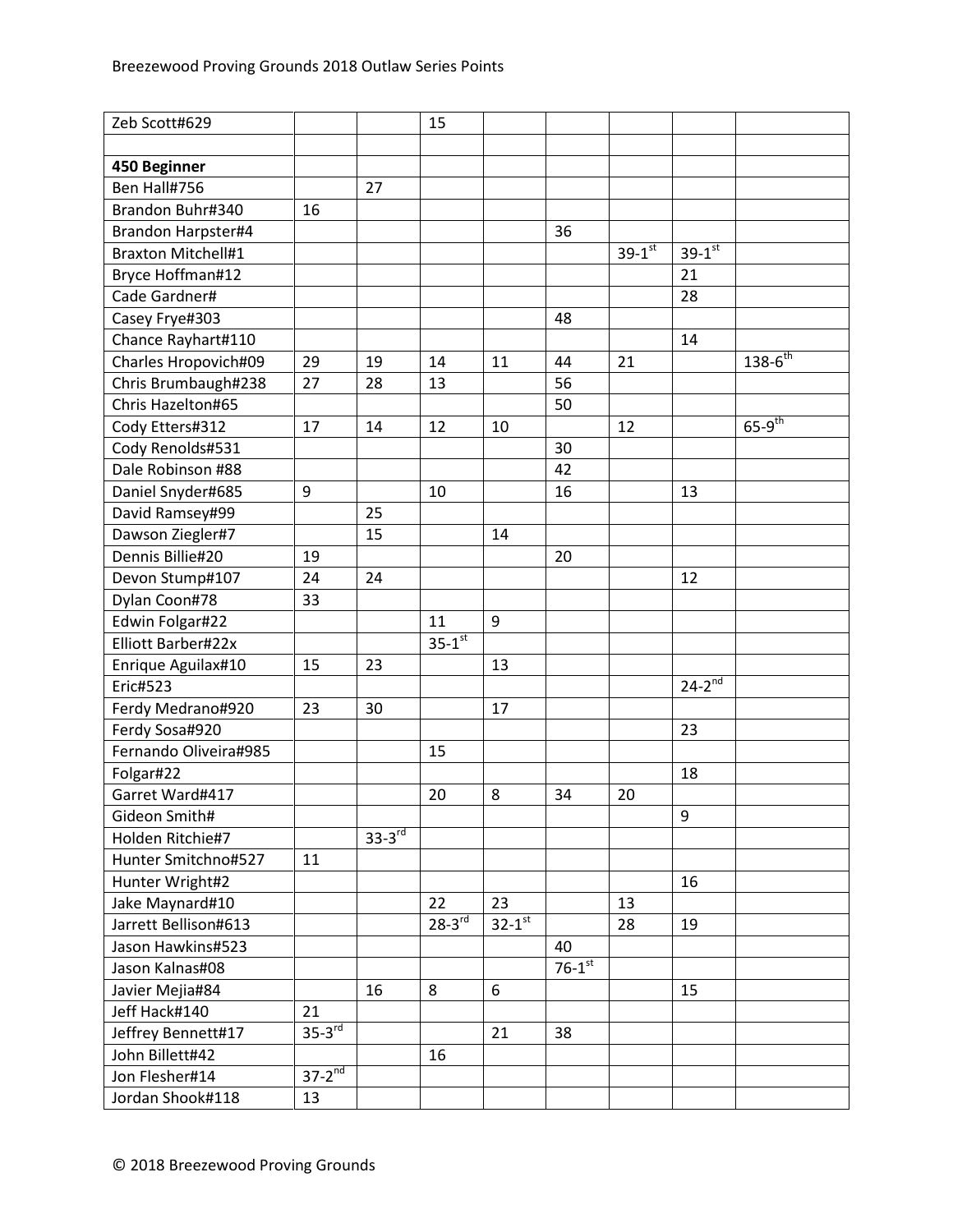| Jorden Eberhart#210    |                        |                        |                          |                      |             | 11                   | 17            |                             |
|------------------------|------------------------|------------------------|--------------------------|----------------------|-------------|----------------------|---------------|-----------------------------|
| Josh Buckner#56        | $42 - 1$ <sup>st</sup> | 31                     | 25                       | 24                   | $62-3^{rd}$ | 23                   | 25            | $232 - 1$ <sup>st ***</sup> |
| Josh Carson#722        |                        |                        |                          |                      |             | 16                   |               |                             |
| Justin Verbonitz#410   | 22                     | 21                     | 21                       | 18                   | 26          | 19                   | 30            | $157 - 5^{th***}$           |
| Kyle Hott#19           |                        |                        |                          |                      | $66-2^{nd}$ | $32-3$ <sup>rd</sup> |               |                             |
| Kyle Weir#1x           | 30                     |                        |                          |                      |             |                      |               |                             |
| Layne Pitta#124        |                        |                        |                          |                      | 24          |                      |               |                             |
| Levi Bisel#9           |                        |                        |                          | 12                   |             |                      |               |                             |
| Linn McCulley#823      |                        |                        |                          |                      |             | 17                   |               |                             |
| Manual Ramos#983       | 20                     |                        |                          |                      |             |                      |               |                             |
| Matt Bisel#3           |                        |                        |                          | 15                   |             |                      |               |                             |
| Matt Conoway#45        |                        |                        |                          |                      |             | 18                   |               |                             |
| Matt Gilbert#393       |                        |                        | 19                       |                      |             |                      |               |                             |
| Matt Grove#472         | 18                     | 17                     | 18                       | 16                   | 18          | 15                   | 11            | $113 - 8^{th}$              |
| Michael McGrath#51     |                        | 18                     |                          |                      |             |                      |               |                             |
| Nicholas Krakawski#227 | 10                     |                        |                          |                      |             |                      |               |                             |
| Nick Robertson#94      | 25                     |                        |                          |                      |             |                      |               |                             |
| Noah Franklin#197      | 12                     |                        |                          | $\overline{7}$       |             |                      |               |                             |
| Noah Giles#115         |                        | 22                     | 23                       | 20                   | 46          |                      |               |                             |
| Peter McDougall#391    |                        |                        | 9                        |                      |             |                      |               |                             |
| Rayner Guzman#484      |                        | 20                     |                          | 19                   |             |                      |               |                             |
| Richard Amari#464      |                        |                        |                          |                      |             |                      | 31            |                             |
| Ryan Taylor#11         | 26                     |                        |                          | $27-2$ <sup>nd</sup> | 60          | 25                   |               |                             |
| Sam Wilson#131         | 34                     |                        | $27 - 2^{\overline{nd}}$ |                      |             |                      | 29            |                             |
| Steven Frye#49         |                        |                        |                          |                      |             |                      | 22            |                             |
| Steven Streletz#744    | 14                     |                        |                          |                      |             |                      |               |                             |
| Travis McLaughlin#71   |                        |                        |                          |                      |             |                      | 10            |                             |
| Travis Ritter#420      |                        | 26                     | 24                       |                      | 32          | 24                   | 20            | $126 - 7$ <sup>th</sup>     |
| Trever Lambertson#360  |                        |                        |                          |                      |             | 14                   |               |                             |
| Ty Claycomb#63         | 31                     | 29                     | 30                       | $25-3^{rd}$          | 54          | 30                   | 27            | $226 - 2^{nd***}$           |
| Tyler Adams#710        | 32                     | $35-2^{nd}$            |                          |                      | 58          | 26                   | 26            | $177 - 4^{\text{th}***}$    |
| Tyler Helwig#13        |                        | 32                     |                          |                      | 52          | 31                   | $32 - 3^{rd}$ |                             |
| Tyler Laughard#418     |                        |                        |                          |                      | 28          |                      |               |                             |
| Tyler Rissinger#13     | 28                     | $40 - 1$ <sup>st</sup> | $26 - 1$ <sup>st</sup>   | 22                   | 22          | 22                   | 24            | $184 - 3^{rd***}$           |
| Tylor Tressler#310     |                        |                        | 17                       |                      |             | 27                   |               |                             |
| Walker Hiles#7         | 8                      |                        |                          |                      |             |                      |               |                             |
| Zach Waldrop#73        |                        |                        |                          |                      |             | 29                   |               |                             |
| Zacheriah Tinkey#989   |                        |                        |                          |                      |             | $34-2^{nd}$          |               |                             |
|                        |                        |                        |                          |                      |             |                      |               |                             |
| 250 Intermediate       |                        |                        |                          |                      |             |                      |               |                             |
| Andrew Weaver#511      |                        |                        |                          |                      |             |                      | 17            |                             |
| Antonio Rodrigues#208  |                        |                        | 8                        |                      |             |                      |               |                             |
| Baylay Oberlander#469  | 6                      |                        |                          |                      |             |                      |               |                             |
| Boots Feather#10       |                        |                        |                          |                      |             | 6                    |               |                             |
| Cameron Salander#272   | 31                     |                        |                          |                      |             |                      |               |                             |
| Chase Linaweaver#727   |                        |                        |                          |                      |             |                      | 13            |                             |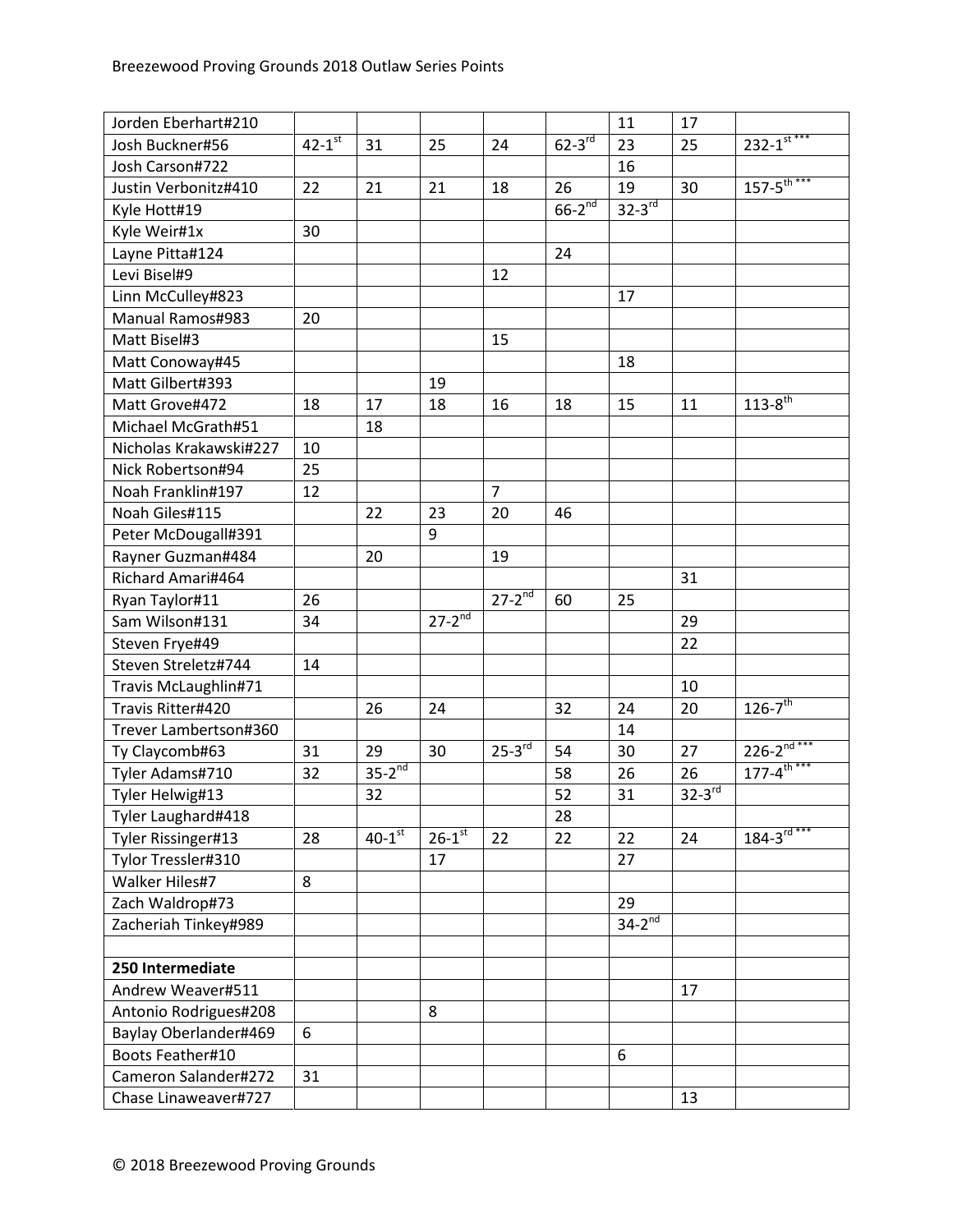| Chris Andrews#325      |                |    |                |                |    |                | 25             |                                  |
|------------------------|----------------|----|----------------|----------------|----|----------------|----------------|----------------------------------|
| Dalton Snook#25s       | 8              | 11 |                |                |    |                |                |                                  |
| Dayne Miller #28       |                | 13 | 11             | 9              |    | 10             | 8              | $51-8$ <sup>th</sup>             |
| Derick Barb#494        |                |    |                |                |    |                | 10             |                                  |
| Devin Lykens#997       | 27             | 27 | 19             | 17             | 40 | 13             |                | $143 - 1$ <sup>st ***</sup>      |
| Donny Mielnik#401      | 29             | 22 |                |                |    |                |                |                                  |
| Dustin Mallow#58       |                | 17 | 24             | 25             |    |                | 16             |                                  |
| Eddie Byrd#81          | 22             | 19 |                | 20             |    |                |                |                                  |
| Eran Peilert#22        | 25             |    |                |                |    |                |                |                                  |
| Ethan Schwartz#826     |                |    |                |                |    |                | 14             |                                  |
| Hank Silvis#751        | 14             |    |                |                |    |                |                |                                  |
| Henry Moore#262        | 11             |    |                |                |    |                |                |                                  |
| Jacob Barton#47        | $\overline{7}$ |    |                |                |    |                |                |                                  |
| Jamey Richards#901     |                |    |                |                | 18 |                |                |                                  |
| Jason Hawkins#523      |                |    |                |                | 16 |                |                |                                  |
| Joe Calvert#128        | 18             |    |                |                |    |                |                |                                  |
| Joey Mantanti#31       |                |    |                | 12             |    |                |                |                                  |
| John Selby#17          | 23             | 14 | 16             | 18             | 26 | 15             | 20             | $132 - 2^{\overline{n d^{***}}}$ |
| Jose Rodrigues#176     |                |    | 10             |                |    |                |                |                                  |
| Josh David#11          | 20             | 12 |                | 15             |    |                |                |                                  |
| Justin Verbonitz#410   |                |    |                |                |    |                | 9              |                                  |
| Kevin Clark#87         | 12             | 9  | 12             | 11             | 24 | 9              | 15             | $92 - 4^{\text{th}***}$          |
| Marcus Everly#13       |                |    |                | 10             |    |                | $\overline{7}$ |                                  |
| Mark Compton#423       | 36             | 10 | $\overline{7}$ | 16             | 14 | 11             | 12             | $106 - 3^{rd***}$                |
| Mason Guelich#691      | 16             |    | 13             | 8              | 22 | 8              | 6              | $73 - 5$ <sup>th ***</sup>       |
| Michael Novella#319    | 10             | 16 | 15             | 6              | 12 |                |                | $59-6$ <sup>th</sup>             |
| Mike Ashby#56          | 26             |    |                |                |    |                |                |                                  |
| Sage Minteer#221       | 17             |    |                |                |    |                |                |                                  |
| Scott Garretty#117     | 24             |    |                |                |    |                |                |                                  |
| Skylar Whittington#259 |                |    | 17             |                | 30 | 20             | 11             |                                  |
| Stash Breinich#158     | 13             |    | 9              | $\overline{7}$ | 20 | $\overline{7}$ |                | $56 - 7$ <sup>th</sup>           |
| Tanner Adams#72        | 21             |    | 14             | 13             |    |                |                |                                  |
| Trenton Martin#145     | $9\,$          | 18 |                |                |    |                |                |                                  |
| Tyler Helwig#13        |                |    |                |                |    |                | 18             |                                  |
| Tyler Jones #74        | 28             | 15 |                |                |    |                |                |                                  |
| Tyler Pennington#974   |                |    |                | 14             |    | 12             |                |                                  |
| Wes Dennis#215         | 19             |    |                |                |    |                |                |                                  |
| Wyatt Everhart#510     | 15             |    |                |                |    |                |                |                                  |
| Zac Dziedzickie#794    |                | 20 |                |                |    |                |                |                                  |
|                        |                |    |                |                |    |                |                |                                  |
| 450 Intermediate       |                |    |                |                |    |                |                |                                  |
| Adam Miller#57         | 17             | 13 | 11             | 14             | 18 | 11             | 11             | $95 - 5$ <sup>th***</sup>        |
| Andrew Weaver#511      |                |    |                |                |    |                | 17             |                                  |
| Austin Bear#927        |                |    |                | 6              |    |                |                |                                  |
| Austin Hollen#224      | 21             | 20 | 13             | 13             | 16 | 8              | 9              | $100 - 4^{\frac{1}{th}***}$      |
| Brady Lanzendorfer#71  | 12             |    |                |                |    |                |                |                                  |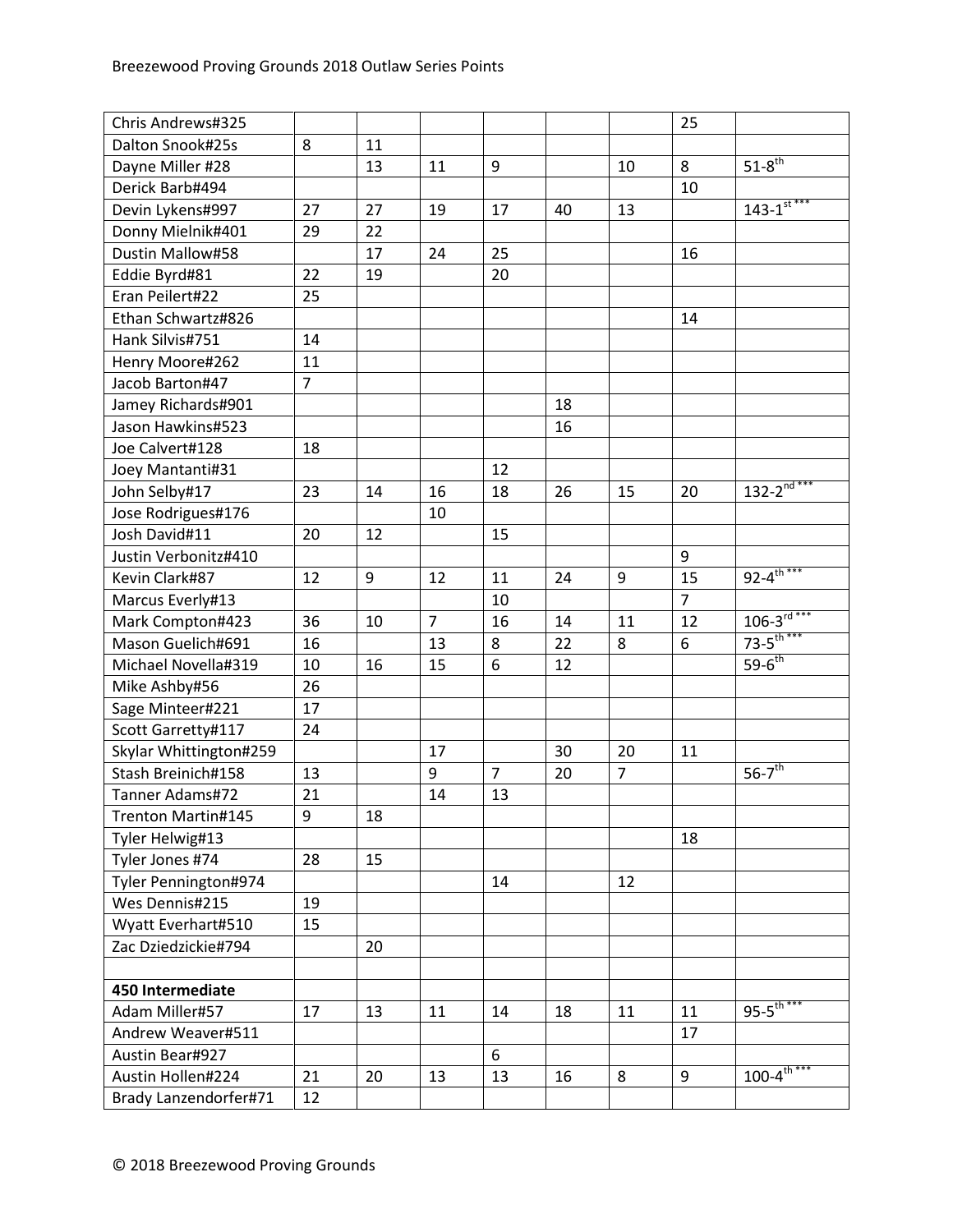| Brett Pochet#225         | 22 | 12 | 12             | 15             | 24 | 6              | 16             | $107 - 2^{nd***}$                    |
|--------------------------|----|----|----------------|----------------|----|----------------|----------------|--------------------------------------|
| Cadan Burke#420          | 10 |    |                |                |    |                |                |                                      |
| Chris Andrews#325        |    |    |                |                |    |                | 12             |                                      |
| Chris Hoffman #051       |    | 15 | 15             | 17             | 38 | 15             | 21             | $12\overline{1-1}$ <sup>st ***</sup> |
| Clinton Barclay#27       |    |    | 14             | 12             | 28 | 9              | 13             | $76 - 6$ <sup>th</sup>               |
| Dakota Dawe#144          |    |    |                |                | 20 |                |                |                                      |
| Dustin Mallow#58         |    |    | 17             | 22             |    |                | 6              |                                      |
| Dustin Trey#11           | 29 |    |                |                |    |                |                |                                      |
| Dylan Shoop#311          | 24 |    |                |                |    |                | 14             |                                      |
| Eddie Keltz#904          | 19 |    |                |                |    |                | 20             |                                      |
| Garret Ward#417          |    |    |                |                |    |                | $\overline{7}$ |                                      |
| Greg Asher#413           |    |    | 22             |                |    |                |                |                                      |
| Hunter Hillyard#321      |    |    |                |                |    |                | 23             |                                      |
| Jim McMullen#778         | 13 |    |                |                |    |                |                |                                      |
| Joe Calvert#128          | 11 | 11 |                |                |    |                |                |                                      |
| Joey Montanti#31         |    |    |                | 11             |    |                |                |                                      |
| Justin Hall#190          |    | 8  |                |                |    | 10             |                |                                      |
| Kevin Clark#87           | 14 | 10 | 8              | $\overline{7}$ |    | $\overline{7}$ | 8              | $54-7$ <sup>th</sup>                 |
| Mason Logue#527          | 15 |    | 9              | 9              |    |                |                |                                      |
| Mike Payne#75            |    |    | $\overline{7}$ |                |    | 12             |                |                                      |
| Seth Jarvie#407          |    |    |                |                |    |                | 18             |                                      |
| Skylar Whittington#259   |    |    |                |                |    | 20             | 15             |                                      |
| Tanner Adams#72          | 16 |    | 6              | 8              |    |                |                |                                      |
| Travis Kibe#305          | 18 | 9  | 10             | 10             | 22 | 13             | 19             | $101 - 3^{rd***}$                    |
| Tyler Walborn#70         |    |    |                |                |    |                | 28             |                                      |
| Wes Dennis#215           | 20 |    |                |                |    |                |                |                                      |
| Zachary Klopp#10         |    |    |                |                |    |                | 10             |                                      |
|                          |    |    |                |                |    |                |                |                                      |
| 250 Advanced             |    |    |                |                |    |                |                |                                      |
| AJ Houser#951            | 18 |    | 8              |                |    | 12             | 12             |                                      |
| <b>Austin Davis#97</b>   |    |    |                | $\overline{7}$ |    |                |                |                                      |
| Bayley Oberlander#469    | 13 |    |                | 8              |    |                |                |                                      |
| Bobby Knupp#92           | 11 |    |                |                |    |                |                |                                      |
| Brandon Albright#341     | 10 |    |                |                |    |                |                |                                      |
| Bryce Davis#851          | 15 |    |                | 9              |    |                |                |                                      |
| <b>Bryton Carroll#42</b> | 16 |    |                |                |    |                |                |                                      |
| Cameron Salander#272     |    | 11 | 6              |                |    |                |                |                                      |
| Carson Good#454          | 9  |    |                |                |    |                |                |                                      |
| Damon McCoy#12           |    |    |                |                |    |                | $\overline{7}$ |                                      |
| Dylan Harris#387         |    | 10 |                |                |    |                |                |                                      |
| Garrett Smith#387        |    |    | 13             |                |    |                |                |                                      |
| Gauge Keith#22           | 14 |    |                | 16             |    |                |                |                                      |
| Hank Silvis#75           |    |    | $\overline{7}$ |                |    |                |                |                                      |
| Jarrett Thompson#957     | 17 |    |                |                |    |                |                |                                      |
| Jimmy Barry#818          | 19 |    | 11             |                |    |                |                |                                      |
| Joey Deneen#257          |    | 13 | 9              |                | 20 | 14             |                |                                      |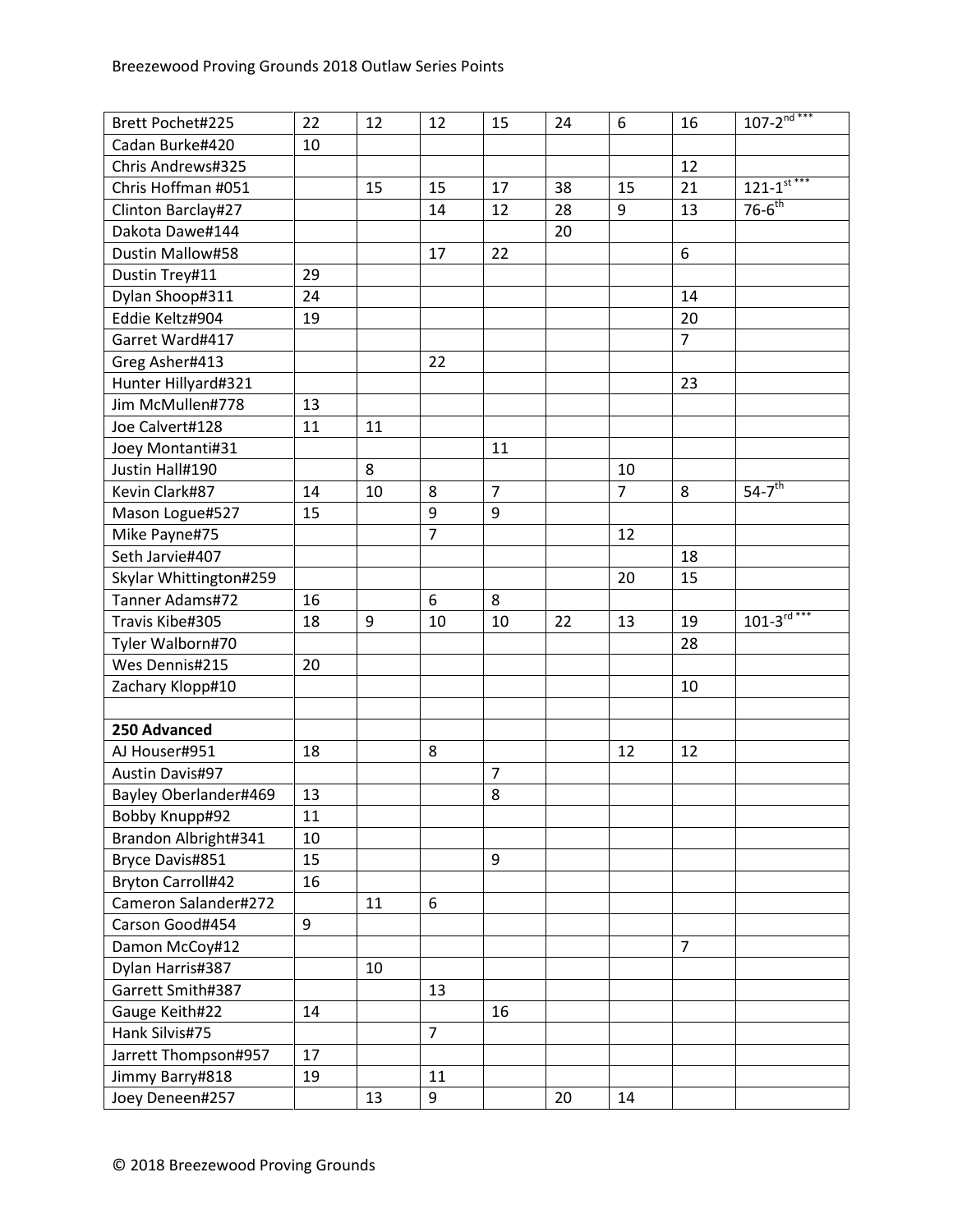| John Duckworth#621      |    | 9              |                |                | 14 |                |    |                            |
|-------------------------|----|----------------|----------------|----------------|----|----------------|----|----------------------------|
| John Wells#429          | 26 | 20             | 10             |                |    |                |    |                            |
| Joseph Balkovic#8       |    |                |                |                |    | 9              |    |                            |
| Ricci Randanella#89     |    | 12             |                |                |    |                |    |                            |
| Scott Martin#45         | 8  |                |                |                |    |                |    |                            |
| Scotty Clark#442        | 21 |                |                |                |    |                |    |                            |
| Tyler Stepeck#314       |    |                |                |                | 30 |                |    |                            |
| Vincent Harrison#297    |    |                |                |                |    | 11             |    |                            |
| Vinny Luhovey#437       |    |                | 18             |                |    |                |    |                            |
| William Carling#513     |    | 15             |                | 11             | 16 |                |    |                            |
| Zachary Lahman#179      | 12 |                |                |                |    |                |    |                            |
|                         |    |                |                |                |    |                |    |                            |
| <b>450 Advanced</b>     |    |                |                |                |    |                |    |                            |
| AJ Houser#951           | 21 | 14             | 12             |                |    | 9              | 8  | $64 - 2^{nd***}$           |
| Arie Reachard#643       | 28 |                |                | 8              |    |                |    |                            |
| Bobby Knupp#92          | 12 |                |                |                |    |                |    |                            |
| Brad Esper#727          | 30 |                |                |                |    |                |    |                            |
| Brandon Albright#341    | 18 |                |                |                |    |                |    |                            |
| Bret Shipley#702        | 26 | 8              | 11             | 6              |    |                |    |                            |
| Broc Seiler#997         |    |                |                |                |    |                | 6  |                            |
| Bryce Davis#851         | 14 |                |                |                |    |                |    |                            |
| <b>Bryton Carroll#x</b> | 32 |                |                |                |    |                |    |                            |
| Cameron Salander#272    |    | $\overline{7}$ | $\overline{7}$ |                |    |                |    |                            |
| Cameron Summers#25      |    |                |                |                |    | $\overline{7}$ |    |                            |
| Cody Johnson#31         | 13 |                |                |                |    |                |    |                            |
| Cory Gillian#227        |    |                |                |                | 18 |                |    |                            |
| Daniel Dillin#916       | 15 |                |                |                |    |                |    |                            |
| Dustin Miller#188       | 9  |                |                |                |    |                |    |                            |
| Dylan Harris#387        |    | 9              |                |                |    |                |    |                            |
| Garrett Smith#624       |    |                | 10             |                |    | 10             |    |                            |
| Gauge Keith#22          | 22 |                |                | $\overline{7}$ |    |                |    |                            |
| Jacob Runkles#270       | 37 | 24             | 21             |                | 26 |                |    |                            |
| Jarek Balkovic#55       |    |                |                |                |    | 13             |    |                            |
| Jarrett Thompson#957    | 23 |                |                |                |    |                |    |                            |
| Jeffrey Miller#188      | 17 |                |                |                |    |                |    |                            |
| Jimmy Barry#818         | 19 |                | 14             |                |    |                |    |                            |
| Joey Deneen#257         |    | 22             | 9              |                | 22 | 11             |    |                            |
| John Duckworth#621      |    | 15             |                |                | 14 |                |    |                            |
| John Wells#429          | 20 | 19             | 16             |                |    |                |    |                            |
| Josh Howser#718         | 24 | 11             | 13             |                | 16 | 8              | 13 | $85 - 1$ <sup>st ***</sup> |
| Josh Stein#177          | 25 |                |                |                |    |                |    |                            |
| Kevin Rivera#5          | 10 |                |                |                |    |                |    |                            |
| Nick Fratz-Orr#265      | 29 |                |                |                |    |                |    |                            |
| Ricci Randanella#89     |    | 16             |                |                |    |                |    |                            |
| Scotty Clark#442        | 27 | 10             |                | 15             |    | 18             |    |                            |
| Tyler Myers#88          | 16 | 12             |                |                |    |                |    |                            |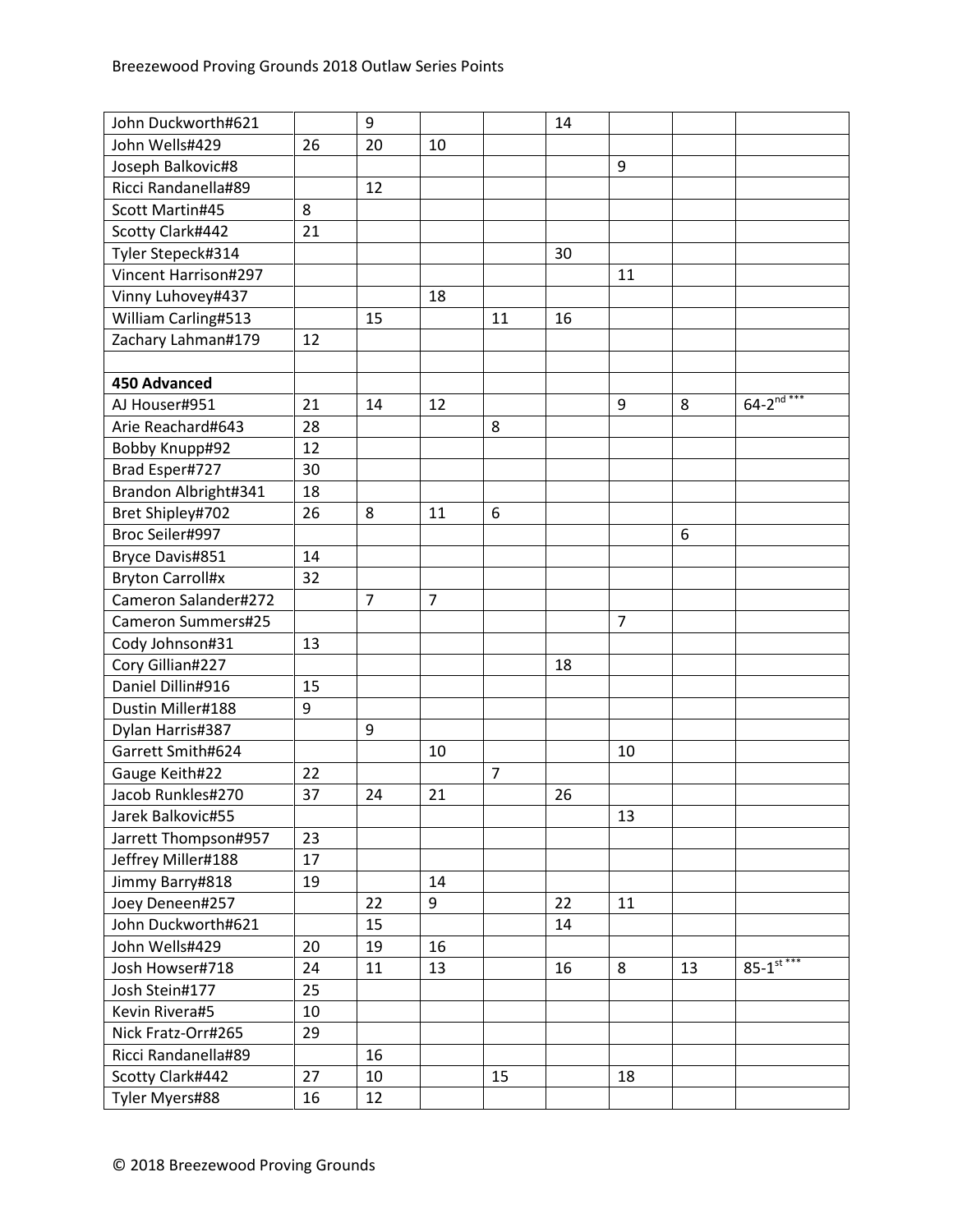| Tyler Stepeck#314      |                |    |                |                | 36 |                |                |                              |
|------------------------|----------------|----|----------------|----------------|----|----------------|----------------|------------------------------|
| Vincent Harrison#297   |                |    |                |                |    | 6              |                |                              |
| Vinny Luhovey#437      |                |    | 8              |                |    |                |                |                              |
| William Carling#513    |                | 13 |                | 10             | 20 |                |                |                              |
| Wyatt Johnson#124      |                |    |                |                | 12 |                |                |                              |
| Zachary Lahman#179     | 11             |    |                |                |    |                |                |                              |
|                        |                |    |                |                |    |                |                |                              |
| Vet 30 Plus Open       |                |    |                |                |    |                |                |                              |
| Alex Wiggins#11        |                |    |                |                |    | 6              |                |                              |
| Boots Feather#10       |                |    |                |                |    | 12             |                |                              |
| Brandon Smith#142      | 17             |    |                | 11             | 24 | 14             | 13             | $79-5^{\text{th}}$           |
| Broc Seiler#997        |                |    |                |                |    |                | 15             |                              |
| Caleb Lytle#391        | 12             |    |                |                |    |                |                |                              |
| Chad Aughinsaugh#883   |                |    |                | 20             |    |                |                |                              |
| Chris Girard#209       | 11             | 14 |                | 6              |    |                |                |                              |
| Chris Hazelton#65      |                |    |                | 9              |    |                |                |                              |
| Dan Waldrop#73         |                |    |                |                |    | 9              |                |                              |
| Daniel Snyder#685      | 9              |    |                |                |    |                |                |                              |
| Dave Matthews#420      | 10             | 12 | 10             | 8              | 14 | $\overline{7}$ | 8              | $69 - 8^{th}$                |
| David Hison#588        |                |    |                |                |    | 13             |                |                              |
| Derek Boyd#813         | 15             |    | 11             | 10             | 22 | 15             | 11             | $84 - 3^{rd***}$             |
| Donny Mielnik#401      | 31             | 22 |                |                |    |                |                |                              |
| Jason Trevenen#74      | 16             |    | 9              | 12             | 20 | 11             | 10             | $78-6^{th}$                  |
| Jason Winters#27       | 18             |    |                |                |    |                |                |                              |
| Jim McMullen#778       | 13             |    |                |                |    |                |                |                              |
| Joe Blach#860          |                |    |                |                | 12 |                |                |                              |
| John Selby#17          | 22             |    | 13             | 17             |    | 21             |                |                              |
| Justin Gruden#664      | 20             |    |                |                |    |                |                |                              |
| Kevin Needle#653       |                | 15 | $\overline{7}$ |                |    |                |                |                              |
| Kyle Abe#323           |                |    |                |                |    |                | 9              |                              |
| Matt Grove#472         | 14             | 13 | 8              | $\overline{7}$ | 18 | 8              | $\overline{7}$ | $75 - 7$ <sup>th</sup>       |
| Michael Novella#319    | 19             | 19 | 14             | 14             | 16 |                |                | $82 - 4^{\frac{1}{10} + **}$ |
| Mike Payne#75          |                |    | 12             | 18             |    | 19             | 20             |                              |
| Nate Fetterman#357     | 23             | 17 | 18             | 16             | 26 | 17             |                | $117 - 2^{nd***}$            |
| Paul Hrubochak#735     | $\overline{7}$ |    | 15             |                | 30 | 16             |                |                              |
| Randy Lawson#209       | 26             | 20 | 23             | 25             | 40 | 26             | 12             | $172 - 1$ <sup>st ***</sup>  |
| Ryan Taylor#11         | 21             |    |                | 15             |    | 10             |                |                              |
| Scott Martin#45        | 24             | 18 | 16             |                |    | 18             |                |                              |
| Shane Benitez#556      |                |    |                | 13             |    |                |                |                              |
| William Walters#717    | 8              |    |                |                |    |                |                |                              |
| Zach Coons#69          |                | 27 |                |                |    |                |                |                              |
|                        |                |    |                |                |    |                |                |                              |
| Senior 45 Plus Open    |                |    |                |                |    |                |                |                              |
| Bill Lauver#442        | $\overline{7}$ | 9  | 8              |                |    |                |                |                              |
| <b>Bruce Sater#28</b>  |                |    |                |                |    | 6              |                |                              |
| Charlie Von Bergen#311 |                | 12 |                |                |    |                |                |                              |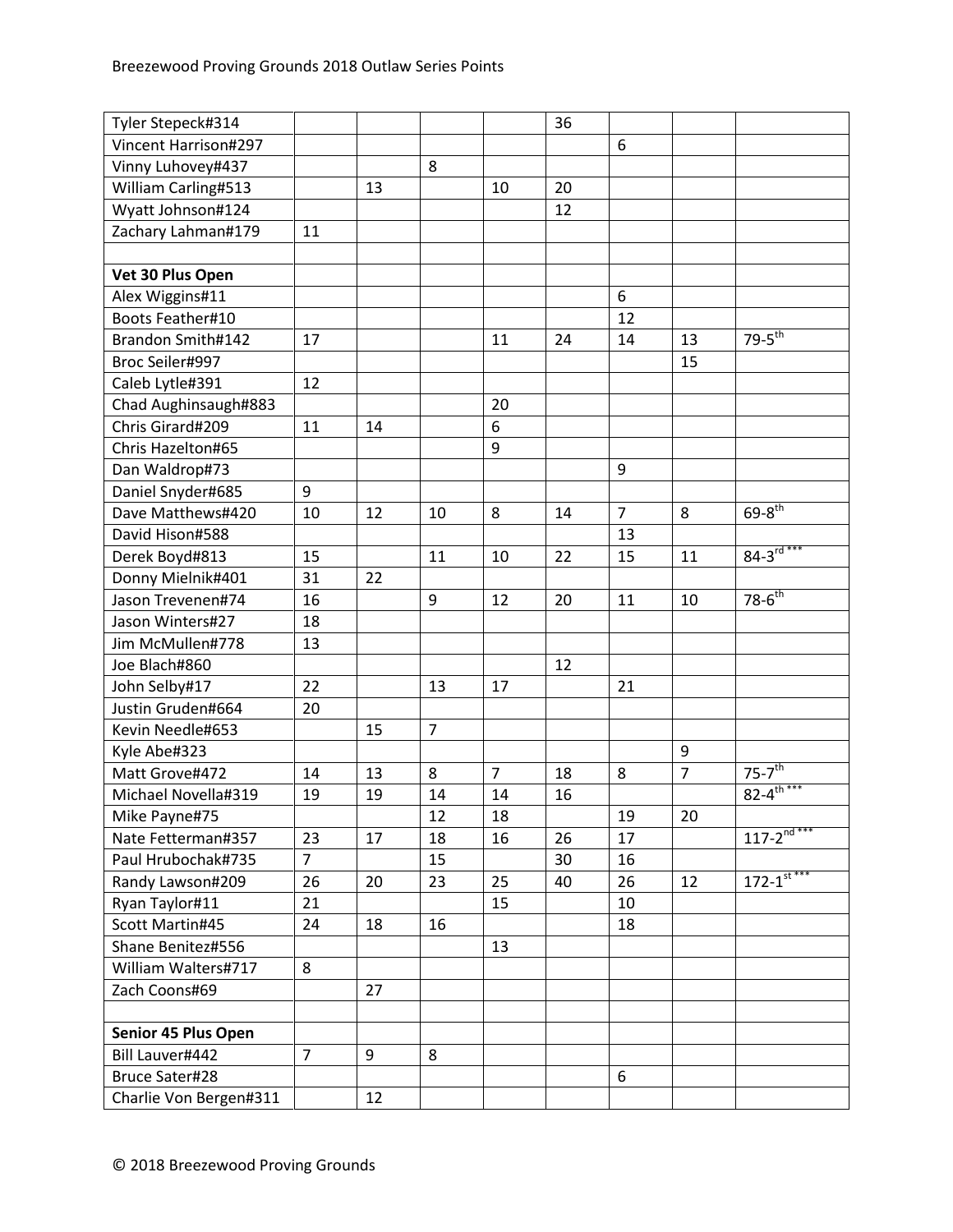| Gus Golden#13<br>6<br>Jeffrey Miller#188<br>11<br>Jody Nevling#338<br>12<br>14<br>John Lanzendorfer#71<br>17<br>Kevin Allen#427<br>8<br>$63 - 1$ <sup>st ***</sup><br>9<br>9<br>9<br>9<br>$\boldsymbol{9}$<br>Mark Howser#117<br>18<br>17<br>8<br>Paul Hrubochak#735<br>16<br>28<br>Rich Brungard#264<br>10<br>Scott Martin #45<br>16<br><b>Wesley Bower#x</b><br>6<br>$56 - 2^{nd***}$<br>$\overline{7}$<br>$\overline{7}$<br>$\overline{7}$<br>Zebadiah Scott#629<br>6<br>$\overline{7}$<br>10<br>12<br><b>Pit Bike Open</b><br>#808<br>13<br>Braden Hinterberger#27<br>13<br>Colton Verbonitz#310<br>12<br>$53 - 1$ st ***<br>Daniel Grimm#43<br>$\overline{7}$<br>6<br>6<br>12<br>22<br>$\overline{7}$<br>Gaige Feather#x<br>JJ Massicot#28<br>12<br>Wayne Perry#24<br>8<br>Wesley Franke#773<br>8<br><b>QUADS</b><br>Kids 50/70 Open<br>Aiden McGuire#19x<br>9<br>$\overline{7}$<br>Carter Reese#813<br>8<br>9 |
|---------------------------------------------------------------------------------------------------------------------------------------------------------------------------------------------------------------------------------------------------------------------------------------------------------------------------------------------------------------------------------------------------------------------------------------------------------------------------------------------------------------------------------------------------------------------------------------------------------------------------------------------------------------------------------------------------------------------------------------------------------------------------------------------------------------------------------------------------------------------------------------------------------------------|
|                                                                                                                                                                                                                                                                                                                                                                                                                                                                                                                                                                                                                                                                                                                                                                                                                                                                                                                     |
|                                                                                                                                                                                                                                                                                                                                                                                                                                                                                                                                                                                                                                                                                                                                                                                                                                                                                                                     |
|                                                                                                                                                                                                                                                                                                                                                                                                                                                                                                                                                                                                                                                                                                                                                                                                                                                                                                                     |
|                                                                                                                                                                                                                                                                                                                                                                                                                                                                                                                                                                                                                                                                                                                                                                                                                                                                                                                     |
|                                                                                                                                                                                                                                                                                                                                                                                                                                                                                                                                                                                                                                                                                                                                                                                                                                                                                                                     |
|                                                                                                                                                                                                                                                                                                                                                                                                                                                                                                                                                                                                                                                                                                                                                                                                                                                                                                                     |
|                                                                                                                                                                                                                                                                                                                                                                                                                                                                                                                                                                                                                                                                                                                                                                                                                                                                                                                     |
|                                                                                                                                                                                                                                                                                                                                                                                                                                                                                                                                                                                                                                                                                                                                                                                                                                                                                                                     |
|                                                                                                                                                                                                                                                                                                                                                                                                                                                                                                                                                                                                                                                                                                                                                                                                                                                                                                                     |
|                                                                                                                                                                                                                                                                                                                                                                                                                                                                                                                                                                                                                                                                                                                                                                                                                                                                                                                     |
|                                                                                                                                                                                                                                                                                                                                                                                                                                                                                                                                                                                                                                                                                                                                                                                                                                                                                                                     |
|                                                                                                                                                                                                                                                                                                                                                                                                                                                                                                                                                                                                                                                                                                                                                                                                                                                                                                                     |
|                                                                                                                                                                                                                                                                                                                                                                                                                                                                                                                                                                                                                                                                                                                                                                                                                                                                                                                     |
|                                                                                                                                                                                                                                                                                                                                                                                                                                                                                                                                                                                                                                                                                                                                                                                                                                                                                                                     |
|                                                                                                                                                                                                                                                                                                                                                                                                                                                                                                                                                                                                                                                                                                                                                                                                                                                                                                                     |
|                                                                                                                                                                                                                                                                                                                                                                                                                                                                                                                                                                                                                                                                                                                                                                                                                                                                                                                     |
|                                                                                                                                                                                                                                                                                                                                                                                                                                                                                                                                                                                                                                                                                                                                                                                                                                                                                                                     |
|                                                                                                                                                                                                                                                                                                                                                                                                                                                                                                                                                                                                                                                                                                                                                                                                                                                                                                                     |
|                                                                                                                                                                                                                                                                                                                                                                                                                                                                                                                                                                                                                                                                                                                                                                                                                                                                                                                     |
|                                                                                                                                                                                                                                                                                                                                                                                                                                                                                                                                                                                                                                                                                                                                                                                                                                                                                                                     |
|                                                                                                                                                                                                                                                                                                                                                                                                                                                                                                                                                                                                                                                                                                                                                                                                                                                                                                                     |
|                                                                                                                                                                                                                                                                                                                                                                                                                                                                                                                                                                                                                                                                                                                                                                                                                                                                                                                     |
|                                                                                                                                                                                                                                                                                                                                                                                                                                                                                                                                                                                                                                                                                                                                                                                                                                                                                                                     |
|                                                                                                                                                                                                                                                                                                                                                                                                                                                                                                                                                                                                                                                                                                                                                                                                                                                                                                                     |
|                                                                                                                                                                                                                                                                                                                                                                                                                                                                                                                                                                                                                                                                                                                                                                                                                                                                                                                     |
|                                                                                                                                                                                                                                                                                                                                                                                                                                                                                                                                                                                                                                                                                                                                                                                                                                                                                                                     |
|                                                                                                                                                                                                                                                                                                                                                                                                                                                                                                                                                                                                                                                                                                                                                                                                                                                                                                                     |
| Jayden Shiffer#16<br>17<br>18                                                                                                                                                                                                                                                                                                                                                                                                                                                                                                                                                                                                                                                                                                                                                                                                                                                                                       |
| Kolton Zimmerman#19<br>6<br>12<br>6                                                                                                                                                                                                                                                                                                                                                                                                                                                                                                                                                                                                                                                                                                                                                                                                                                                                                 |
| $\overline{7}$<br>6<br>Raymond Eldridge#95                                                                                                                                                                                                                                                                                                                                                                                                                                                                                                                                                                                                                                                                                                                                                                                                                                                                          |
| Ryder Carter#5<br>6<br>9<br>8                                                                                                                                                                                                                                                                                                                                                                                                                                                                                                                                                                                                                                                                                                                                                                                                                                                                                       |
| $62 - 2^{\overline{nd}***}$<br>Vincent Dillion#54<br>14<br>12<br>8<br>14<br>6<br>8                                                                                                                                                                                                                                                                                                                                                                                                                                                                                                                                                                                                                                                                                                                                                                                                                                  |
| $91 - 1$ <sup>st ***</sup><br>28<br>10<br>13<br>13<br>Zach Notarianni#9<br>13<br>14                                                                                                                                                                                                                                                                                                                                                                                                                                                                                                                                                                                                                                                                                                                                                                                                                                 |
|                                                                                                                                                                                                                                                                                                                                                                                                                                                                                                                                                                                                                                                                                                                                                                                                                                                                                                                     |
| <b>Kids 90/125 Open</b>                                                                                                                                                                                                                                                                                                                                                                                                                                                                                                                                                                                                                                                                                                                                                                                                                                                                                             |
| Adison Chornak#127<br>20                                                                                                                                                                                                                                                                                                                                                                                                                                                                                                                                                                                                                                                                                                                                                                                                                                                                                            |
| Aiden Fisher#317<br>8                                                                                                                                                                                                                                                                                                                                                                                                                                                                                                                                                                                                                                                                                                                                                                                                                                                                                               |
| $80 - 2^{\overline{nd}***}$<br>Cameron Bash#36<br>12<br>11<br>8<br>8<br>11<br>14<br>16                                                                                                                                                                                                                                                                                                                                                                                                                                                                                                                                                                                                                                                                                                                                                                                                                              |
| $50 - 3^{rd***}$<br>$\overline{7}$<br>9<br>$\overline{7}$<br>Cameron Kunkle#82<br>9<br>12<br>6                                                                                                                                                                                                                                                                                                                                                                                                                                                                                                                                                                                                                                                                                                                                                                                                                      |
| $39 - 4^{\text{th}***}$<br>$\overline{7}$<br>6<br>6<br>6<br>Dakota Pittman#998<br>14                                                                                                                                                                                                                                                                                                                                                                                                                                                                                                                                                                                                                                                                                                                                                                                                                                |
| Evan Osborne#31<br>10                                                                                                                                                                                                                                                                                                                                                                                                                                                                                                                                                                                                                                                                                                                                                                                                                                                                                               |
| Jake Colson#4<br>8<br>8<br>9                                                                                                                                                                                                                                                                                                                                                                                                                                                                                                                                                                                                                                                                                                                                                                                                                                                                                        |
| Jayden Shiffer#16<br>9<br>34                                                                                                                                                                                                                                                                                                                                                                                                                                                                                                                                                                                                                                                                                                                                                                                                                                                                                        |
| Kolton Zimmerman#19<br>6                                                                                                                                                                                                                                                                                                                                                                                                                                                                                                                                                                                                                                                                                                                                                                                                                                                                                            |
| Kyle Crone#11<br>$\overline{7}$<br>$\overline{7}$                                                                                                                                                                                                                                                                                                                                                                                                                                                                                                                                                                                                                                                                                                                                                                                                                                                                   |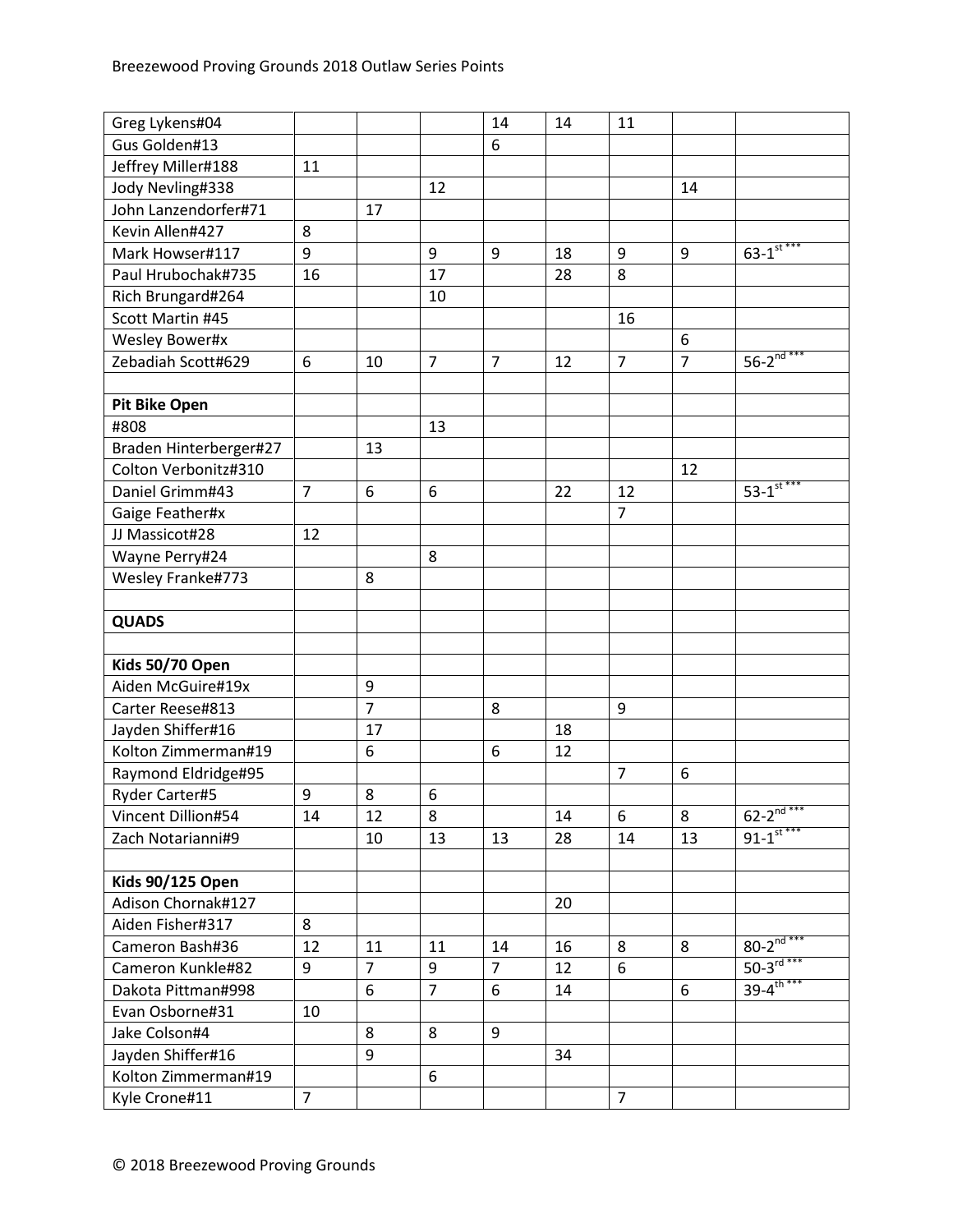| Vincent Dillion#54      | 17                     | 16             | 16          |                        | 18          | 15             | 13                   | $95 - 1$ <sup>st ***</sup> |
|-------------------------|------------------------|----------------|-------------|------------------------|-------------|----------------|----------------------|----------------------------|
| Zach Notarianni#9       | 6                      |                |             |                        | 24          | 10             |                      |                            |
|                         |                        |                |             |                        |             |                |                      |                            |
| 200/300 Open            |                        |                |             |                        |             |                |                      |                            |
| Agastino Abbatiello#100 | $\overline{7}$         |                |             |                        |             |                |                      |                            |
| Corey Osborne#19        | $\boldsymbol{9}$       |                |             |                        |             |                |                      |                            |
| Dane Molander#488       | 14                     |                |             |                        |             |                | 13                   |                            |
| Dhylan Miller#16        |                        |                |             |                        |             |                | 6                    |                            |
| Jayden Russell#14       |                        | 11             |             |                        |             |                |                      |                            |
| Otis Cretin#412         |                        |                |             |                        |             | 11             | 8                    |                            |
| Tyler Notarianni#6      | 6                      |                |             |                        |             |                |                      |                            |
|                         |                        |                |             |                        |             |                |                      |                            |
| 400 Open                |                        |                |             |                        |             |                |                      |                            |
| Andy Pompa#171          |                        |                |             |                        |             | $\overline{7}$ |                      |                            |
| Avery Bailey#71         | $\overline{7}$         | $\overline{7}$ |             | 10                     | 12          | 15             | 6                    | $57 - 3^{rd***}$           |
| Dalton Gish#444         | 15                     |                |             |                        |             |                |                      |                            |
| Dave Keller#77          | 10                     | 8              | 13          | 15                     | 26          | 10             | $\overline{7}$       | $89 - 1$ <sup>st ***</sup> |
| Dillon Isenberg#314     | 8                      |                | 8           |                        |             |                |                      |                            |
| Eric Foreman#29         |                        | 9              |             |                        |             |                |                      |                            |
| Greg Huntley#23         |                        | 16             |             |                        |             |                |                      |                            |
| Jacob Ryan#119          |                        |                |             |                        |             |                | 14                   |                            |
| Joey Miller#818         | 6                      | 11             | 6           | $\overline{7}$         | 16          | 8              | 9                    | $63 - 2^{\frac{1}{nd}***}$ |
| Josh Bumbarger#89       |                        |                |             | 8                      |             |                |                      |                            |
| Nathaniel Yeager#15     |                        | 6              |             |                        |             |                |                      |                            |
| Tim Keller#38           |                        |                |             |                        |             | 6              |                      |                            |
|                         |                        |                |             |                        |             |                |                      |                            |
| <b>Open Beginner</b>    |                        |                |             |                        |             |                |                      |                            |
| Andrew Baury#14         | $14-3^{rd}$            |                | 16          |                        | 20          | $18-2^{nd}$    |                      |                            |
| Andrew Shatzer#04       | 13                     | 11             |             |                        |             |                |                      |                            |
| Andrew Williams#724     | 10                     | 12             | 14          |                        | 18          | 15             | 8                    | $77 - 3^{rd***}$           |
| Austin Lewis#343        | 13                     | $16-2^{nd}$    | $20-2^{nd}$ |                        |             |                |                      |                            |
| Chase Fetterman#82      | $16-2^{nd}$            |                | 17          | $15-3^{rd}$            |             |                |                      |                            |
| Corey Zamenski#11x      | 8                      |                |             |                        |             |                |                      |                            |
| Darrin Jumper#105       | 12                     |                |             |                        |             |                |                      |                            |
| Dave Jenkins#52         |                        |                | 13          | 11                     |             |                |                      |                            |
| Destiny Boden#13B       | $\overline{7}$         | 10             | 9           |                        | 16          |                |                      |                            |
| Devin Baker#11          | $21 - 1$ <sup>st</sup> |                | 12          | $22 - 1$ <sup>st</sup> | $28-2^{nd}$ |                |                      |                            |
| Devin Woodward#556      | $14-3$ <sup>rd</sup>   |                |             | 14                     |             |                |                      |                            |
| Douglas Fisher#416      | 11                     | 8              |             |                        |             |                |                      |                            |
| Dustin Rook#14          |                        |                |             |                        |             |                | $17-1$ <sup>st</sup> |                            |
| Gary Keister#22         |                        |                |             | $\overline{7}$         |             |                |                      |                            |
| Jake Harmon#419         |                        |                |             | 9                      |             |                |                      |                            |
| James Cornish#39        |                        |                |             |                        |             | 11             |                      |                            |
| Jon Woods#x             | 8                      |                |             |                        |             |                |                      |                            |
| Josh Atkins#19          | $16-2^{nd}$            | $15-2^{nd}$    |             |                        |             |                |                      |                            |
| Justin Haley#11         |                        |                |             |                        |             |                | 9                    |                            |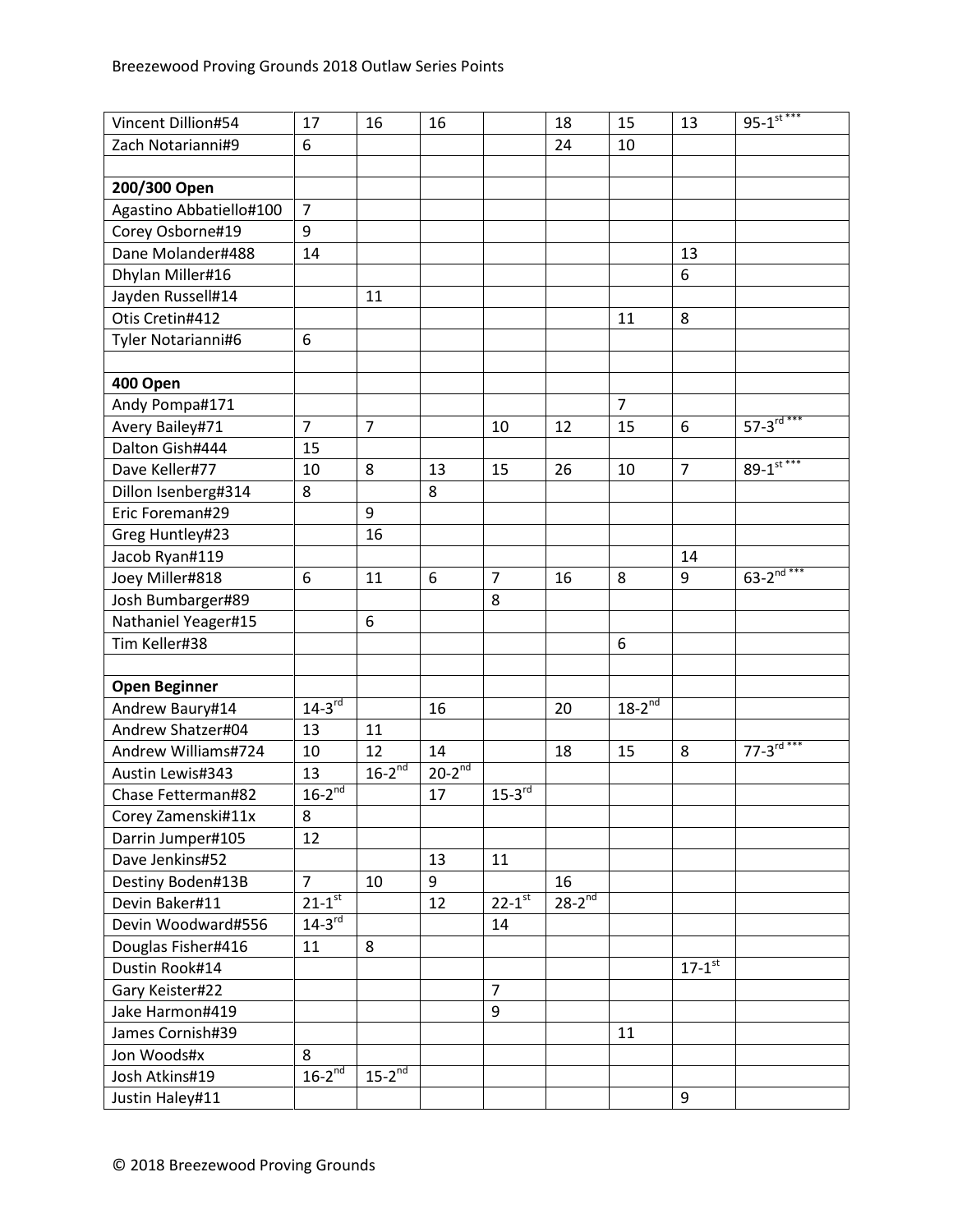| Kaleb Rudy#405       |                        |                        |                      |                          |             | 12                   |                          |                              |
|----------------------|------------------------|------------------------|----------------------|--------------------------|-------------|----------------------|--------------------------|------------------------------|
| Lance Slaterback#242 | 9                      |                        |                      |                          |             |                      |                          |                              |
| Luke Haberlein#21    | 12                     | $21 - 1^{st}$          | 10                   | 13                       | $38 - 1$ st | $23-1$ st            |                          | $117 - 1$ <sup>st ***</sup>  |
| Max Shiffer#14       |                        | 12                     |                      |                          |             |                      |                          |                              |
| Nathan Shank#625     |                        | 9                      | 11                   | 8                        | 14          | 13                   | $\overline{7}$           | $62 - 5$ <sup>th***</sup>    |
| Noah Marrone#76      |                        |                        |                      |                          |             |                      | $12 - 2^{\overline{nd}}$ |                              |
| Rusty Morder#920     |                        |                        |                      | 10                       |             | 14                   |                          |                              |
| Steven Muth#17       |                        | $13-3$ <sup>rd</sup>   | 8                    |                          |             |                      |                          |                              |
| Tanner Bisker#x      | $\overline{7}$         | 11                     |                      |                          |             |                      |                          |                              |
| TJ Notarianni#4      |                        | $20 - 1$ <sup>st</sup> | $25-1$ <sup>st</sup> | $17 - 2^{\overline{nd}}$ |             |                      |                          |                              |
| Travis Myers#13      | 11                     |                        |                      |                          |             |                      |                          |                              |
| Tyler Marlin#1       | 10                     |                        | $18-3$ <sup>rd</sup> |                          | 22          | $16-3$ <sup>rd</sup> | $10-3^{rd}$              | $76 - 4^{\text{th}***}$      |
| Tyler Notarianni#6   | $21 - 1$ <sup>st</sup> | $14-3$ <sup>rd</sup>   | 15                   | 12                       | $24-3^{rd}$ |                      |                          | $86 - 2^{\frac{1}{nd***}}$   |
| Tyler Swain#725      | 9                      | 13                     |                      |                          |             |                      |                          |                              |
|                      |                        |                        |                      |                          |             |                      |                          |                              |
| Open Intermediate    |                        |                        |                      |                          |             |                      |                          |                              |
| Adam Whary#512       | 25                     | 9                      |                      | 16                       | 36          | 18                   |                          | $104 - 2^{\overline{nd}***}$ |
| Ashley Imler#6       |                        | 11                     | 9                    | 15                       |             |                      |                          |                              |
| Carson Parrish#8     |                        |                        |                      |                          | 26          |                      |                          |                              |
| Cody Naugle#62       | 12                     | $\overline{7}$         |                      |                          |             |                      |                          |                              |
| Cole Wertz#21        |                        | 6                      |                      |                          | 32          |                      | 18                       |                              |
| Corey Weaverling#119 | 20                     | 14                     | 12                   | 25                       |             |                      |                          |                              |
| Dakota Radcliff#333  | 13                     | 10                     | 22                   | 20                       | 28          | 11                   | 17                       | $121 - 1$ <sup>st ***</sup>  |
| David Bookwalter#89  |                        |                        |                      |                          |             |                      | 13                       |                              |
| Devin Baker#11       |                        |                        |                      |                          |             | 6                    | 25                       |                              |
| DJ Bookwalter#89     | 17                     | 11                     | 8                    |                          |             |                      |                          |                              |
| Dylan Swartz#13      |                        |                        |                      | 18                       |             |                      |                          |                              |
| Gabe Lukasik#117     | 14                     | 10                     | 14                   | 14                       | 22          | 8                    | 15                       | $97 - 3^{rd***}$             |
| Howard Lowe#01       | 11                     | 8                      | $\overline{7}$       | 9                        | 14          | 9                    | 10                       | $68 - 7$ <sup>th</sup>       |
| Jacob Ryan#75        | 18                     | 18                     |                      | 17                       |             | 13                   | 16                       | $82 - 5$ <sup>th ***</sup>   |
| Jaryd Griffie#21x    |                        | $\overline{7}$         | 15                   | $\overline{7}$           | 24          |                      |                          |                              |
| John Weisheier#524   | 15                     | 12                     | 11                   | 12                       | 20          | 10                   | 12                       | $92 - 4^{\text{th}***}$      |
| Jordan Williard#10   |                        |                        |                      |                          | 46          |                      |                          |                              |
| Josh Costaldo#587    |                        |                        | 6                    | 6                        |             |                      |                          |                              |
| Kyle Denkovich#184   |                        | 8                      |                      |                          |             |                      |                          |                              |
| Mike Weaber#581      |                        |                        |                      |                          | 18          |                      |                          |                              |
| Paul Morelli#77      | 16                     |                        |                      |                          |             |                      |                          |                              |
| Paul Savino#418      |                        | 6                      | 13                   | 11                       |             |                      | 9                        |                              |
| Ryan Post#8          |                        | 13                     | 10                   | 10                       | 30          |                      | 11                       | $74-6$ <sup>th</sup>         |
| Strett Ryan#70       | 10                     | 9                      |                      |                          | 16          |                      |                          |                              |
| TJ Notarianni#4      |                        |                        |                      |                          |             |                      | 14                       |                              |
| Tyler Notarianni#6   |                        |                        |                      |                          |             | $\overline{7}$       | 20                       |                              |
| Tyler Young#95       |                        |                        |                      | 8                        |             |                      |                          |                              |
| William Spatz#04     |                        | 19                     | 17                   | 13                       |             |                      |                          |                              |
|                      |                        |                        |                      |                          |             |                      |                          |                              |
| <b>Open Advanced</b> |                        |                        |                      |                          |             |                      |                          |                              |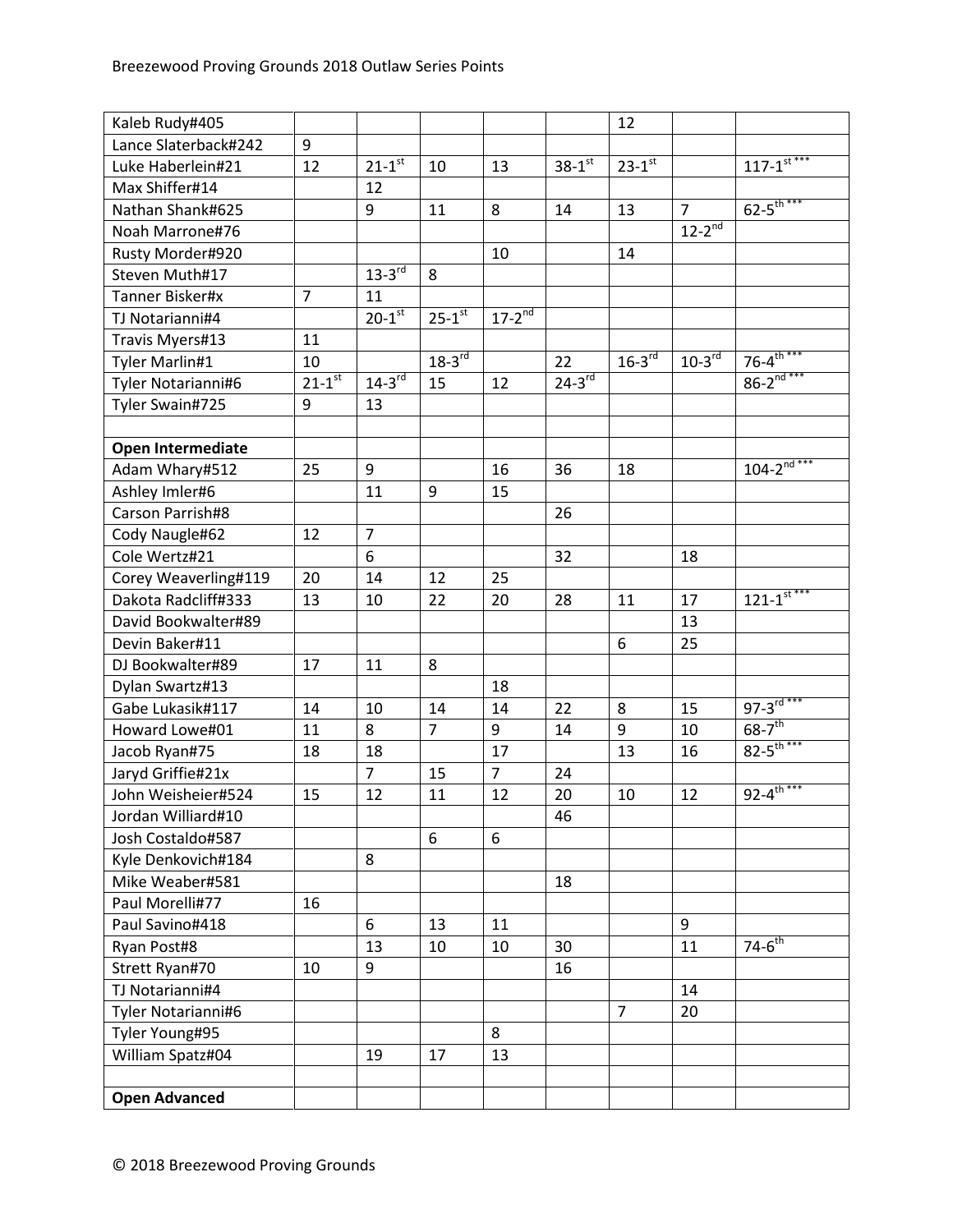| Brandon Hoag#2       |                  | 15             |                |                |    |                |                |                             |
|----------------------|------------------|----------------|----------------|----------------|----|----------------|----------------|-----------------------------|
| Brock Jumper#112     | $\overline{7}$   |                |                |                |    |                |                |                             |
| Brogan Guyer#24      |                  |                |                |                | 32 |                |                |                             |
| Dayton Buhrman#56    | 10               | 11             |                | 9              | 14 | 8              | 12             | $64 - 4^{\frac{1}{10}***}$  |
| Ian Tolbert#521      | 8                | 9              | $\overline{7}$ | 6              |    | $\overline{7}$ |                | $37-6^{th}$                 |
| Jared Baker #686     |                  | 8              |                |                |    |                |                |                             |
| Jaron Cochran#563    | 6                |                |                |                |    |                |                |                             |
| Joel Hetrick#1       | 20               | 6              |                |                |    |                |                |                             |
| Jon Blemler#326      | $\boldsymbol{9}$ | 10             |                | $\overline{7}$ |    | 6              | 10             | $42 - 5$ <sup>th ***</sup>  |
| Josh Atkins#19       |                  |                | 6              |                |    |                |                |                             |
| Josh Costaldo#587    |                  |                |                |                |    |                | 6              |                             |
| Justin Feight#297    | 13               | 13             | 14             | 11             | 18 | 16             | 17             | $102 - 1$ <sup>st ***</sup> |
| Mason Zimmerman#21   |                  |                |                |                |    |                | 8              |                             |
| Robert Breon#17      | 11               | $\overline{7}$ |                |                |    |                |                |                             |
| Sam Rowe#38          |                  |                |                |                | 16 |                |                |                             |
| Tim Notarianni#32    | 12               | 12             | 9              | 8              | 12 | 9              | 9              | $71 - 3^{rd***}$            |
| Ty Gehman#113        | 15               | 20             |                | 16             | 22 | 11             | $\overline{7}$ | $91 - 2^{nd***}$            |
|                      |                  |                |                |                |    |                |                |                             |
| <b>Women Open</b>    |                  |                |                |                |    |                |                |                             |
| Ashley Tolbert#8     | 8                | 6              | 6              | 6              | 12 | $\overline{7}$ | 6              | $51-9^{th}$                 |
| Breanna Savage#103   |                  | 12             | 13             |                | 30 | 12             | 8              | $75 - 6^{th***}$            |
| Destiny Boden#13B    | $\boldsymbol{9}$ | 8              | 8              |                | 18 | 11             | 11             | $65-7$ <sup>th</sup>        |
| Felecha Dashem#118   | $\overline{7}$   | $\overline{7}$ | 9              | 8              | 16 | 9              | $\overline{7}$ | $63 - 8$ <sup>th</sup>      |
| Holly Carroll#595    | 11               | 13             | 12             | 13             | 22 | 13             | 14             | $98 - 2^{nd***}$            |
| Jordan Kunkle#00     |                  |                | $\overline{7}$ | $\overline{7}$ | 14 | 8              |                |                             |
| Maddie Hill#505      | 13               | 11             | 11             | 10             | 26 | 6              | 9              | $86 - 3^{rd***}$            |
| Madison Lukasik#8    |                  | 10             | 15             | 11             | 24 | 10             | 12             | $82 - 5^{th***}$            |
| Michelle Jenkins#5   |                  | 15             |                |                |    |                |                |                             |
| Shelby Cobrando#55   | 18               | 20             | 20             | 18             | 40 | 20             | 19             | $155 - 1$ <sup>st***</sup>  |
| Tabby Hushon-Krone#4 | 10               | 9              | 10             | 9              | 20 | 15             | 10             | $83 - 4^{\text{th***}}$     |
|                      |                  |                |                |                |    |                |                |                             |
| Vet 30 Plus Open     |                  |                |                |                |    |                |                |                             |
| Ashley Imler#6       |                  |                |                |                |    | 19             |                |                             |
| Bill Haer#66         | 10               | 8              | 9              | $\overline{7}$ | 12 | 8              | 8              | $62 - 4^{\text{th}***}$     |
| Dana Ketchum#18      |                  | 14             |                |                |    | 11             | 9              |                             |
| Daryl Rhine#45       | $\overline{7}$   | 9              |                | 9              | 14 | 9              | 11             | $59 - 5$ <sup>th***</sup>   |
| Dave Keller#77       | 11               | 13             | $\overline{7}$ |                |    |                |                |                             |
| Dave Savage#104      | 12               | 11             | 12             |                | 16 | $\overline{7}$ | 10             | $68 - 3^{rd***}$            |
| Eric Foreman#29      |                  |                | 8              |                |    |                |                |                             |
| Howard Dashem#629    |                  | 10             | 10             | 6              | 20 | 6              | 6              | $58-6^{th}$                 |
| Ian Tolbert#521      |                  | 17             | 19             | 16             | 34 | 14             | 19             | $119 - 1$ <sup>st ***</sup> |
| Jerry Myers#22       | 16               |                |                |                |    |                |                |                             |
| Joey Miller#818      | 9                | $\overline{7}$ |                |                |    |                |                |                             |
| John Shank#820       | 13               | 12             | 14             | 11             | 24 | 10             | 12             | $96 - 2^{nd***}$            |
| Josh Atkins#19       | 21               | 24             |                |                |    |                |                |                             |
| Josh Costaldo#587    |                  |                | 11             | 8              | 18 | 12             | $\overline{7}$ | $56-7$ <sup>th</sup>        |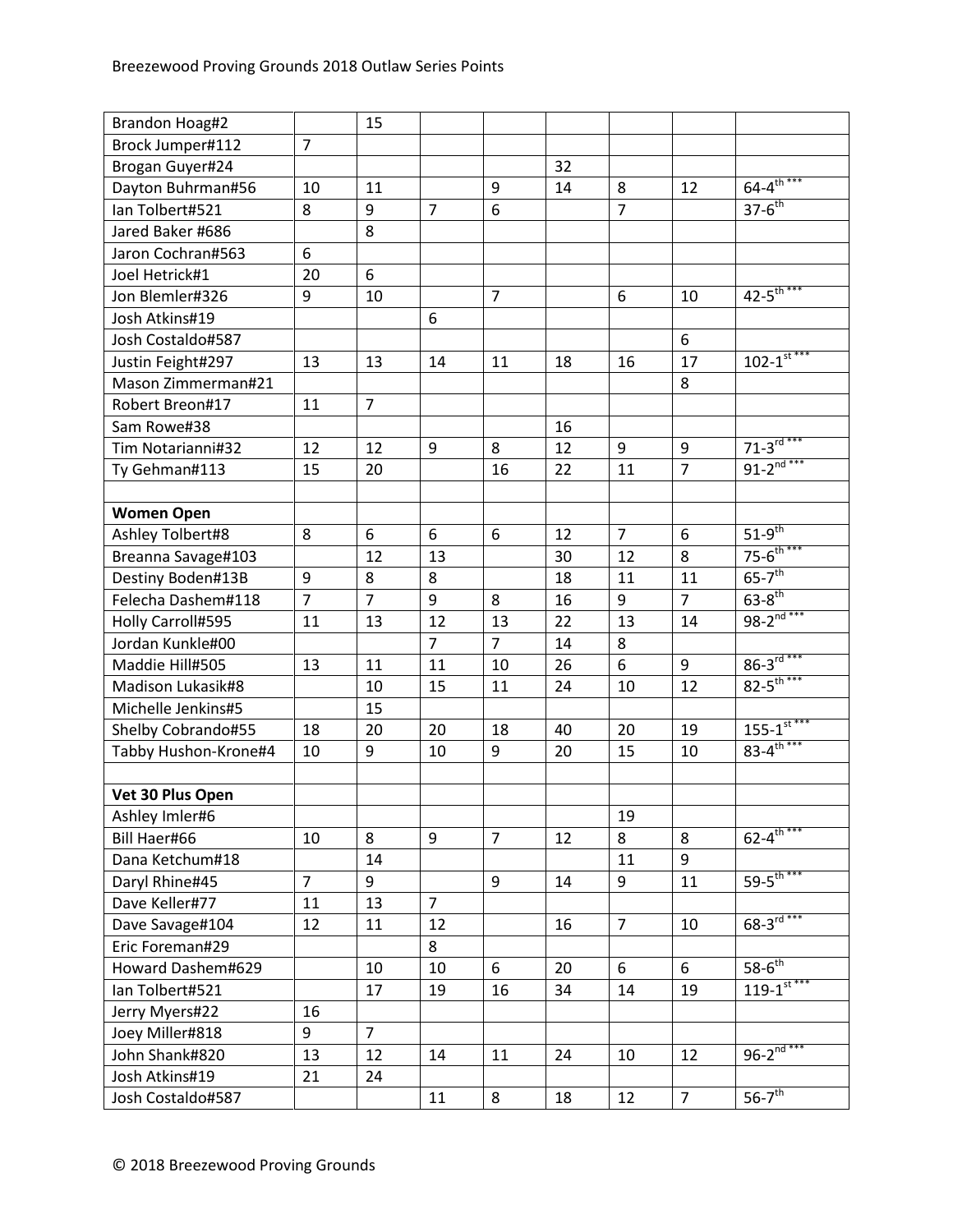| Josh Crone#108       | 14              |                 |                 |                 |                 |                  |                 |                            |
|----------------------|-----------------|-----------------|-----------------|-----------------|-----------------|------------------|-----------------|----------------------------|
| Kevin Meek#96        | 8               |                 |                 |                 |                 |                  |                 |                            |
| Kyle Denkovich#184   |                 | 15              |                 |                 |                 |                  | 14              |                            |
| Michelle Jenkins#5   |                 | 16              |                 |                 |                 |                  |                 |                            |
| Tyler Smith#15       | 6               | 19              |                 |                 |                 |                  |                 |                            |
|                      |                 |                 |                 |                 |                 |                  |                 |                            |
| <b>Open Trophy</b>   |                 |                 |                 |                 |                 |                  |                 |                            |
| Andy Pompa#171       |                 |                 |                 |                 |                 | 3 <sup>rd</sup>  |                 |                            |
| Cole Wertz#21        |                 |                 |                 |                 | 5 <sup>th</sup> |                  |                 |                            |
| Corey Weaverling#119 |                 | 4 <sup>th</sup> | 2 <sup>nd</sup> |                 |                 |                  |                 |                            |
| Dayton Buhrman#56    | $3^{\text{rd}}$ | $3^{\text{rd}}$ |                 | 2 <sup>nd</sup> | 4 <sup>th</sup> | 2 <sup>nd</sup>  | 2 <sup>nd</sup> |                            |
| Felecha Dashem#118   |                 |                 |                 |                 |                 | 4 <sup>th</sup>  |                 |                            |
| Jacob Ryan #75       |                 |                 |                 |                 | 2 <sup>nd</sup> | 6 <sup>th</sup>  |                 |                            |
| Jared Baker#686      |                 |                 |                 |                 | 3 <sup>rd</sup> |                  |                 |                            |
| John Shank#820       |                 |                 |                 |                 |                 |                  | 6 <sup>th</sup> |                            |
| Jon Blemler#326      |                 |                 |                 |                 |                 |                  | $3^{\text{rd}}$ |                            |
| Justin Feight#297    | $2^{nd}$        |                 | 1 <sup>st</sup> | 1 <sup>st</sup> | 1 <sup>st</sup> | 1 <sup>st</sup>  |                 |                            |
| Kaden Gingras#003    | 5 <sup>th</sup> | 7 <sup>th</sup> |                 | 4 <sup>th</sup> | 7 <sup>th</sup> |                  | 4 <sup>th</sup> |                            |
| Max Shiffer #14      |                 | 6 <sup>th</sup> |                 |                 |                 |                  |                 |                            |
| Nathan Shank#625     |                 |                 |                 |                 |                 | 5 <sup>th</sup>  | 7 <sup>th</sup> |                            |
| Ryan Post #88        |                 | 5 <sup>th</sup> | 3 <sup>rd</sup> | 5 <sup>th</sup> | 6 <sup>th</sup> |                  | 5 <sup>th</sup> |                            |
| Tim Notarianni#32    | 7 <sup>th</sup> | 2 <sup>nd</sup> |                 |                 |                 |                  |                 |                            |
| TJ Notarianni#4      | 6 <sup>th</sup> | 8 <sup>th</sup> |                 |                 |                 |                  |                 |                            |
| Todd Rohr#94         |                 |                 |                 |                 |                 |                  | 8 <sup>th</sup> |                            |
| Trevor Bulger#4      | 1 <sup>st</sup> | 1 <sup>st</sup> |                 | 3 <sup>rd</sup> |                 |                  | 1 <sup>st</sup> |                            |
| Tyler Marlin#1       | 8 <sup>th</sup> |                 | 4 <sup>th</sup> |                 |                 |                  |                 |                            |
| Tyler Swain#725      |                 | g <sup>th</sup> |                 |                 |                 |                  |                 |                            |
| Tyler Young#95       |                 |                 |                 | 6 <sup>th</sup> |                 |                  |                 |                            |
|                      |                 |                 |                 |                 |                 |                  |                 |                            |
| <b>TRIKES</b>        |                 |                 |                 |                 |                 |                  |                 |                            |
|                      |                 |                 |                 |                 |                 |                  |                 |                            |
| Open 2 Stroke        |                 |                 |                 |                 |                 |                  |                 |                            |
| Adam Bills#34        | 9               |                 |                 |                 |                 |                  |                 |                            |
| Bob Witherow#350     |                 |                 |                 |                 |                 |                  | 9               |                            |
| Brent Baker#15       |                 | 10              |                 |                 |                 |                  |                 |                            |
| Cory Owenburg#22     | 14              |                 |                 |                 |                 |                  | 10              |                            |
| Dalton Gish#444      |                 |                 |                 |                 |                 | $\boldsymbol{6}$ |                 |                            |
| Dave Swinger#520     | 11              | $\overline{7}$  |                 |                 |                 | $\overline{7}$   | $\overline{7}$  | $32 - 2^{nd***}$           |
| Greg Huntley#23      | 21              | 15              |                 |                 |                 | 15               |                 |                            |
| Jacob Axerad#24      | 6               |                 |                 |                 |                 |                  |                 |                            |
| Josh Crone#108       | 13              |                 |                 |                 |                 | 8                |                 |                            |
| Larry Watkins#207    | 16              |                 |                 |                 |                 |                  |                 |                            |
| Ray Eldridge#747     | $\overline{7}$  |                 |                 |                 |                 |                  | 8               |                            |
| Sam Harkabusic#7     | 12              | 6               |                 |                 |                 |                  | 12              |                            |
| Shipman#31           | 8               |                 |                 |                 |                 |                  |                 |                            |
| Zachery Howard#249   | 10              | 8               |                 |                 |                 | 10               | 17              | $45 - 1$ <sup>st ***</sup> |
|                      |                 |                 |                 |                 |                 |                  |                 |                            |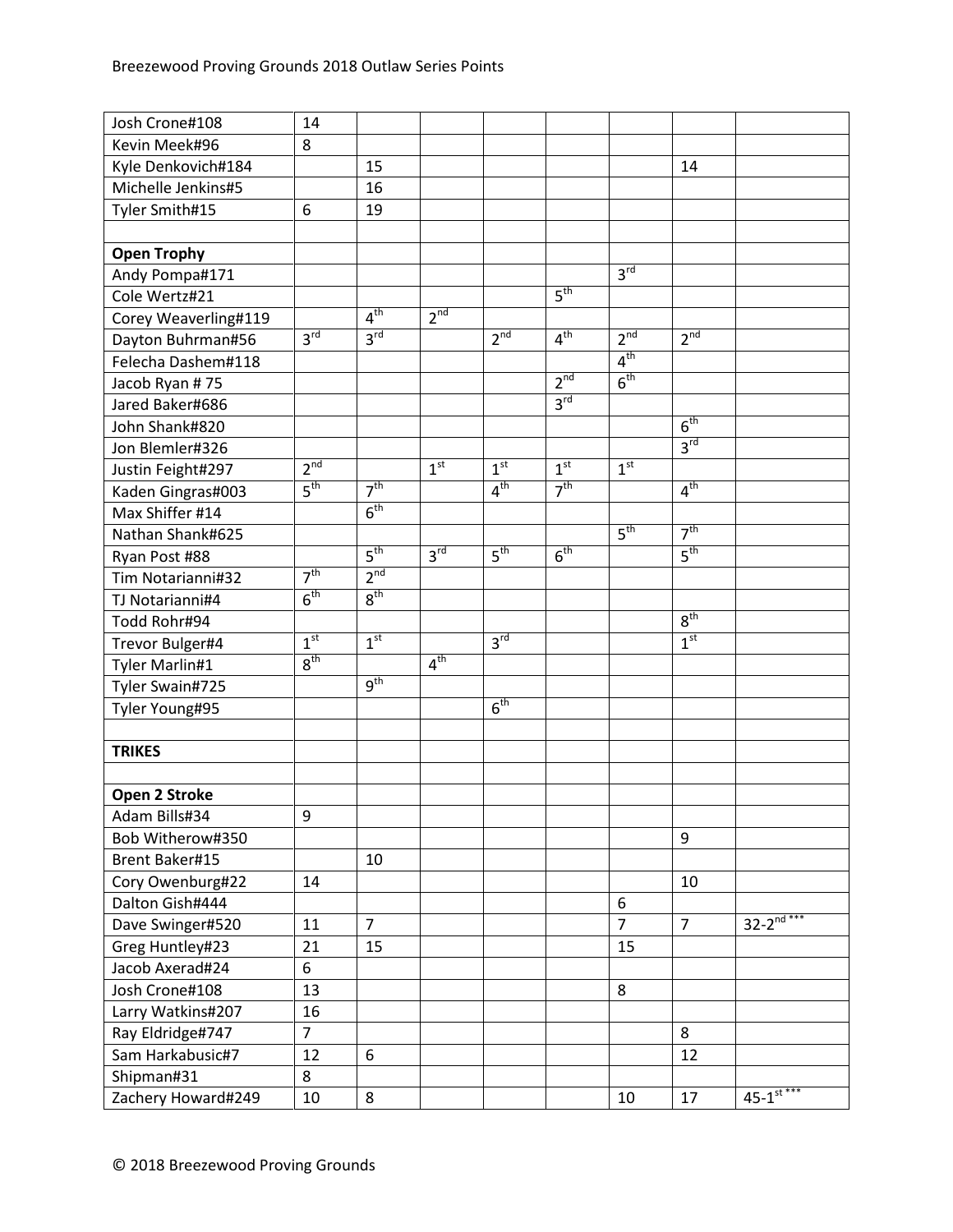| Open 4 Stroke          |                |                |  |                |                |                            |
|------------------------|----------------|----------------|--|----------------|----------------|----------------------------|
| Bob Witherow#350       |                |                |  |                | 9              |                            |
| Brad Waddell#819       |                |                |  | 9              |                |                            |
| <b>Brooks Hale#210</b> | 8              | 6              |  |                |                |                            |
| Dave Ridgway#131       | 16             | 16             |  | 13             | 12             | $57 - 2^{nd***}$           |
| Gary Tolar#869         | 6              |                |  | 6              |                |                            |
| Josh Gettemy#819       | 12             |                |  |                |                |                            |
| Kris Kettells#69       |                |                |  | 8              |                |                            |
| Lee Marker#5           | 14             | 11             |  | 20             | 17             | $62 - 1$ <sup>st ***</sup> |
| Nathan Mellon#36       | $\overline{7}$ |                |  | $\overline{7}$ | 6              |                            |
| Nick Day#86            | 11             | $\overline{7}$ |  | 11             | $\overline{7}$ | $36 - 4^{\text{th}***}$    |
| Rusten Renn#69         | 13             | 9              |  | 12             | 10             | $44-3^{rd***}$             |
| Sean Ridgway#314       | 21             |                |  | 15             | 8              |                            |
| Steven Jacoby#17x      | 9              | 8              |  | 10             |                |                            |
| Terry Schmelzle#777    | 10             |                |  |                |                |                            |
|                        |                |                |  |                |                |                            |
| Up To 265 2 Stroke     |                |                |  |                |                |                            |
| Brad Waddell#714       | 10             |                |  |                |                |                            |
| Cory Mahardy#88        | 8              |                |  |                |                |                            |
| Cory Owenburg#22       | 15             |                |  |                | 6              |                            |
| Dalton Gish#444        |                |                |  | 12             |                |                            |
| Dave Swinger#520       | 13             | 17             |  | 13             | $\overline{7}$ | $50 - 2^{nd***}$           |
| Dustin Trey#24         | 18             |                |  |                |                |                            |
| George Hodges#510      | 12             |                |  | $\overline{7}$ | 11             |                            |
| Jacob Axelrad#24       | 6              |                |  |                |                |                            |
| John Fowler#01         | 9              |                |  | 10             |                |                            |
| John Souto#316         | 17             | $\overline{7}$ |  |                | 13             |                            |
| Josh Getame#819        | 11             |                |  |                |                |                            |
| Larry Watkins#37       | 16             |                |  |                |                |                            |
| Lyle Offman#64         |                | 10             |  | 11             | 10             |                            |
| Nick Day#86            | 14             | 9              |  | $9\,$          | 9              | $41 - 3$ <sup>rd ***</sup> |
| Regina Swinger#3       | $\overline{7}$ | 8              |  | 8              | 8              | $31 - 4$ <sup>th</sup>     |
| Sam#7                  | 20             |                |  |                |                |                            |
| Ted Trey#9             |                |                |  | 15             |                |                            |
| Walt Kennedy#798       |                |                |  | 6              |                |                            |
| Zachery Howard#249     | 25             | 12             |  | 20             | 18             | $75 - 1$ <sup>st ***</sup> |
|                        |                |                |  |                |                |                            |
| Up to 200 4 Stroke     |                |                |  |                |                |                            |
| Bryan Ditch#97         | 23             | 19             |  | 20             | 16             | $78 - 1$ <sup>st ***</sup> |
| Charles Dobrovoloy#937 |                | 11             |  |                |                |                            |
| Dalton Gish#444        | 12             |                |  | 10             |                |                            |
| David Swinger #415     |                | 8              |  | 11             |                |                            |
| Isaiah Marker#12       | 14             | 14             |  | 15             | 11             | $54 - 2^{nd***}$           |
| Joe Day#913            | 9              | 6              |  |                | $\overline{7}$ |                            |
| John Souto#316         | 15             | 10             |  |                | 9              |                            |